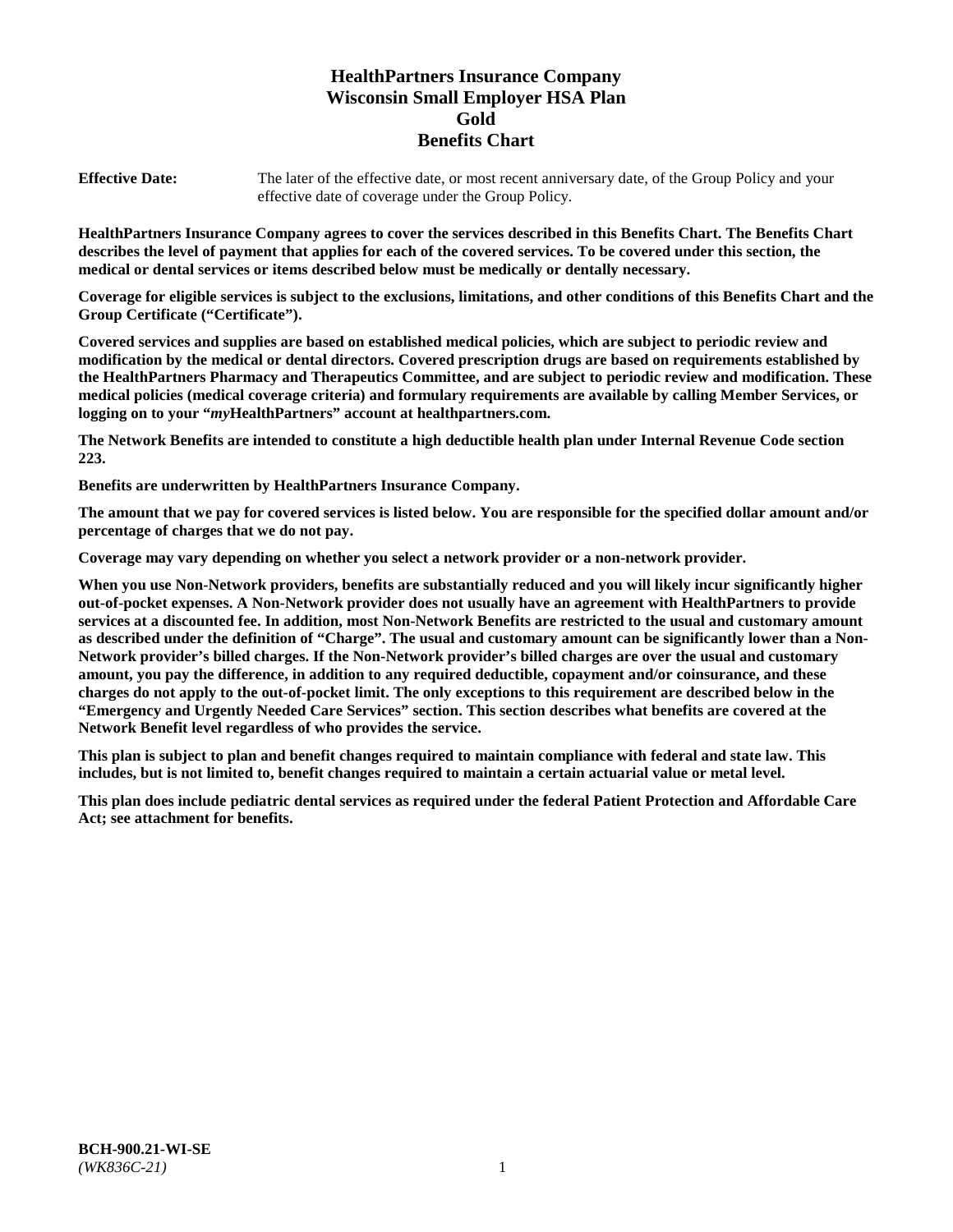# **These definitions apply to this Benefits Chart. They also apply to the Certificate.**

| <b>Biosimilar Drug:</b> | A prescription drug, approved by the Food and Drug Administration (FDA), that the FDA has<br>determined is biosimilar to and interchangeable with a biological brand name drug. Biosimilar<br>drugs are not considered generic drugs and are not covered under the generic drug benefit.                                                                                                                                                                                                                                                                                                                                                     |
|-------------------------|----------------------------------------------------------------------------------------------------------------------------------------------------------------------------------------------------------------------------------------------------------------------------------------------------------------------------------------------------------------------------------------------------------------------------------------------------------------------------------------------------------------------------------------------------------------------------------------------------------------------------------------------|
| <b>Brand Name Drug:</b> | A prescription drug, approved by the Food and Drug Administration (FDA), that is manufactured,<br>sold, or licensed for sale under a trademark by the pharmaceutical company that originally<br>researched and developed the drug. Brand name drugs have the same active-ingredient formula as<br>the generic version of the drug. However, generic drugs are manufactured and sold by other drug<br>manufacturers and are generally not available until after the patent on the brand name drug has<br>expired. A few brand name drugs may be covered at the generic drug benefit level if this is<br>indicated on the formulary.           |
| <b>Calendar Year</b>    | This is the 12-month period beginning 12:01 A.M. Central Time, on January 1, and ending 12:00<br>A.M. Central Time of the next following December 31.                                                                                                                                                                                                                                                                                                                                                                                                                                                                                        |
| <b>Charge:</b>          | For covered services delivered by a network provider, this is the provider's discounted fee for a<br>given medical/surgical service, procedure or item.                                                                                                                                                                                                                                                                                                                                                                                                                                                                                      |
|                         | For covered services delivered by non-network providers, a contracted rate may apply if such<br>arrangement is available to HealthPartners.                                                                                                                                                                                                                                                                                                                                                                                                                                                                                                  |
|                         | For the usual and customary charge for covered services delivered by non-network providers, our<br>payment is calculated using one of the following options to be determined at HealthPartners'<br>discretion: 1) a percentage of the Medicare fee schedule; 2) a comparable schedule if the service is<br>not on the Medicare fee schedule; or 3) a commercially reasonable rate for such service.                                                                                                                                                                                                                                          |
|                         | The usual and customary charge is the maximum amount allowed that we consider in the<br>calculation of the payment of charges incurred for certain covered services. You must pay for any<br>charges above the usual and customary charge, and they do not apply to the out-of-pocket limit.                                                                                                                                                                                                                                                                                                                                                 |
|                         | A charge is incurred for covered ambulatory medical and surgical services, on the date the service<br>or item is provided. A charge is incurred for covered inpatient services, on the date of admission to<br>a hospital. To be covered, a charge must be incurred on or after your effective date and on or<br>before the termination date.                                                                                                                                                                                                                                                                                                |
| Copayment/Coinsurance:  | The specified dollar amount, or percentage, of charges incurred for covered services, which we do<br>not pay, but which you must pay, each time you receive certain medical services, procedures or<br>items. Our payment for those covered services or items begins after the copayment or coinsurance<br>is satisfied. Covered services or items requiring a copayment or coinsurance are specified in this<br>Benefits Chart.                                                                                                                                                                                                             |
|                         | For services provided by a network provider:<br>An amount which is listed as a flat dollar copayment is applied to a network provider's discounted<br>charge for a given service. However, if the network provider's discounted charge for a service or<br>item is less than the flat dollar copayment, you will pay the network provider's discounted charge.<br>An amount which is listed as a percentage of charges or coinsurance is based on the network<br>provider's discounted charges, calculated at the time the claim is processed, which may include an<br>agreed upon fee schedule rate for case rate or withhold arrangements. |
|                         | For services provided by a non-network provider:<br>Any copayment or coinsurance is applied to the lesser of the provider's charges or the usual and<br>customary charge for a service.                                                                                                                                                                                                                                                                                                                                                                                                                                                      |
|                         | A copayment or coinsurance is due at the time a service is provided, or when billed by the<br>provider. The copayment or coinsurance applicable for a scheduled visit with a HealthPartners<br>network provider will be collected for each visit, late cancellation and failed appointment.                                                                                                                                                                                                                                                                                                                                                  |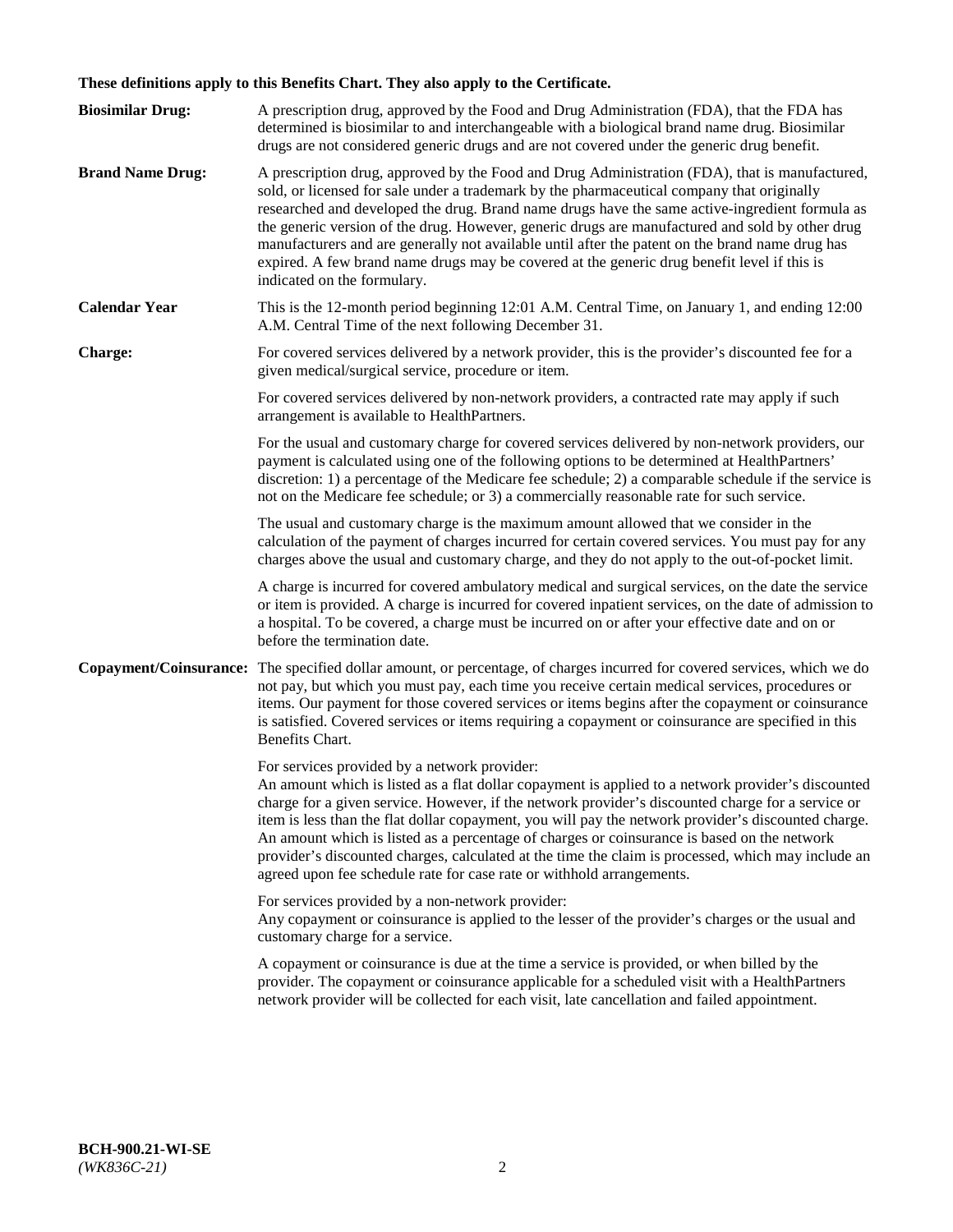| Deductible:                                | The specified dollar amount of charges incurred for covered services, which we do not pay, but an<br>enrollee or a family has to pay first in a calendar year. Our payment for those services or items<br>begins after the deductible is satisfied. For network providers, the amount of the charges that apply<br>to the deductible are based on the network provider's discounted charges, calculated at the time<br>the claim is processed, which may include an agreed upon fee schedule rate for case rate or<br>withhold arrangements. For non-network providers, the amount of charges that apply to the<br>deductible are the lesser of the provider's charges or the usual and customary charge for a service. |
|--------------------------------------------|-------------------------------------------------------------------------------------------------------------------------------------------------------------------------------------------------------------------------------------------------------------------------------------------------------------------------------------------------------------------------------------------------------------------------------------------------------------------------------------------------------------------------------------------------------------------------------------------------------------------------------------------------------------------------------------------------------------------------|
|                                            | Any amounts paid or reimbursed by a third party, including but not limited to: point of service<br>rebates, manufacturer coupons, manufacturer debits cards or other forms of direct reimbursement<br>to an Insured for a product or service, will not apply toward your deductible, to the extent<br>permitted under state and federal law.                                                                                                                                                                                                                                                                                                                                                                            |
|                                            | All services are subject to the deductible unless otherwise indicated below in this Benefits Chart.                                                                                                                                                                                                                                                                                                                                                                                                                                                                                                                                                                                                                     |
| <b>Formulary:</b>                          | This is a current list, which may be revised from time to time, of prescription drugs, medications,<br>equipment and supplies covered by us as indicated in this Benefits Chart which are covered at the<br>highest benefit level. Some drugs on the formulary may require prior authorization to be covered<br>as formulary drugs. The formulary, and information on drugs that require prior authorization, are<br>available by calling Member Services, or logging on to your "myHealthPartners" account at<br>healthpartners.com.                                                                                                                                                                                   |
| <b>Generic Drug:</b>                       | A prescription drug, approved by the Food and Drug Administration (FDA), that the FDA has<br>determined is comparable to a brand name drug product in dosage form, strength, route of<br>administration, quality, intended use and documented bioequivalence. Generally, generic drugs<br>cost less than brand name drugs. Some brand name drugs may be covered at the generic drug<br>benefit level if this is indicated on the formulary.                                                                                                                                                                                                                                                                             |
| <b>Lifetime Maximum</b><br><b>Benefit:</b> | The specified coverage limit actually paid by us for services and/or charges incurred by you for any<br>given procedure or diagnosis. Payment of benefits under this Benefits Chart ceases when that lifetime<br>maximum benefit is reached. You have to pay for any subsequent charges.                                                                                                                                                                                                                                                                                                                                                                                                                                |
| <b>Non-Formulary Drug:</b>                 | This is a prescription drug, approved by the Food and Drug Administration (FDA), that is not on<br>the formulary, is medically necessary and is not investigative or experimental or otherwise<br>excluded under the Certificate.                                                                                                                                                                                                                                                                                                                                                                                                                                                                                       |
| <b>Out-of-Pocket Expenses:</b>             | You pay the specified copayments/coinsurance and deductibles applicable for particular services,<br>subject to the out-of-pocket limit described below. These amounts are in addition to the monthly<br>premium payments.                                                                                                                                                                                                                                                                                                                                                                                                                                                                                               |
| <b>Out-of-Pocket Limit:</b>                | You pay the copayments/coinsurance and deductibles for covered services, to the individual or<br>family out-of-pocket limit. Thereafter we cover 100% of the charges incurred for all other covered<br>services, for the rest of the calendar year. You pay amounts greater than the out-of-pocket limit if<br>you exceed any lifetime maximum benefit or any visit or day limits.                                                                                                                                                                                                                                                                                                                                      |
|                                            | Non-Network Benefits above the usual and customary charge (see definition of charge above) do<br>not apply to the out-of-pocket limit.                                                                                                                                                                                                                                                                                                                                                                                                                                                                                                                                                                                  |
|                                            | Non-Network Benefits for transplant surgery do not apply to the out-of-pocket limit.                                                                                                                                                                                                                                                                                                                                                                                                                                                                                                                                                                                                                                    |
|                                            | Any amounts paid or reimbursed by a third party, including but not limited to: point of service<br>rebates, manufacturer coupons, manufacturer debit cards or other forms of direct reimbursement to<br>an Insured for a product or service, will not apply as an out-of-pocket expense, to the extent<br>permitted under state and federal law.                                                                                                                                                                                                                                                                                                                                                                        |
|                                            | You are responsible to keep track of the out-of-pocket expenses. Contact Member Services for<br>assistance in determining the amount paid by the enrollee for specific eligible services received.<br>Claims for reimbursement under the out-of-pocket limit provisions are subject to the same time<br>limits and provisions described under the "Claims Provisions" section of the Certificate.                                                                                                                                                                                                                                                                                                                       |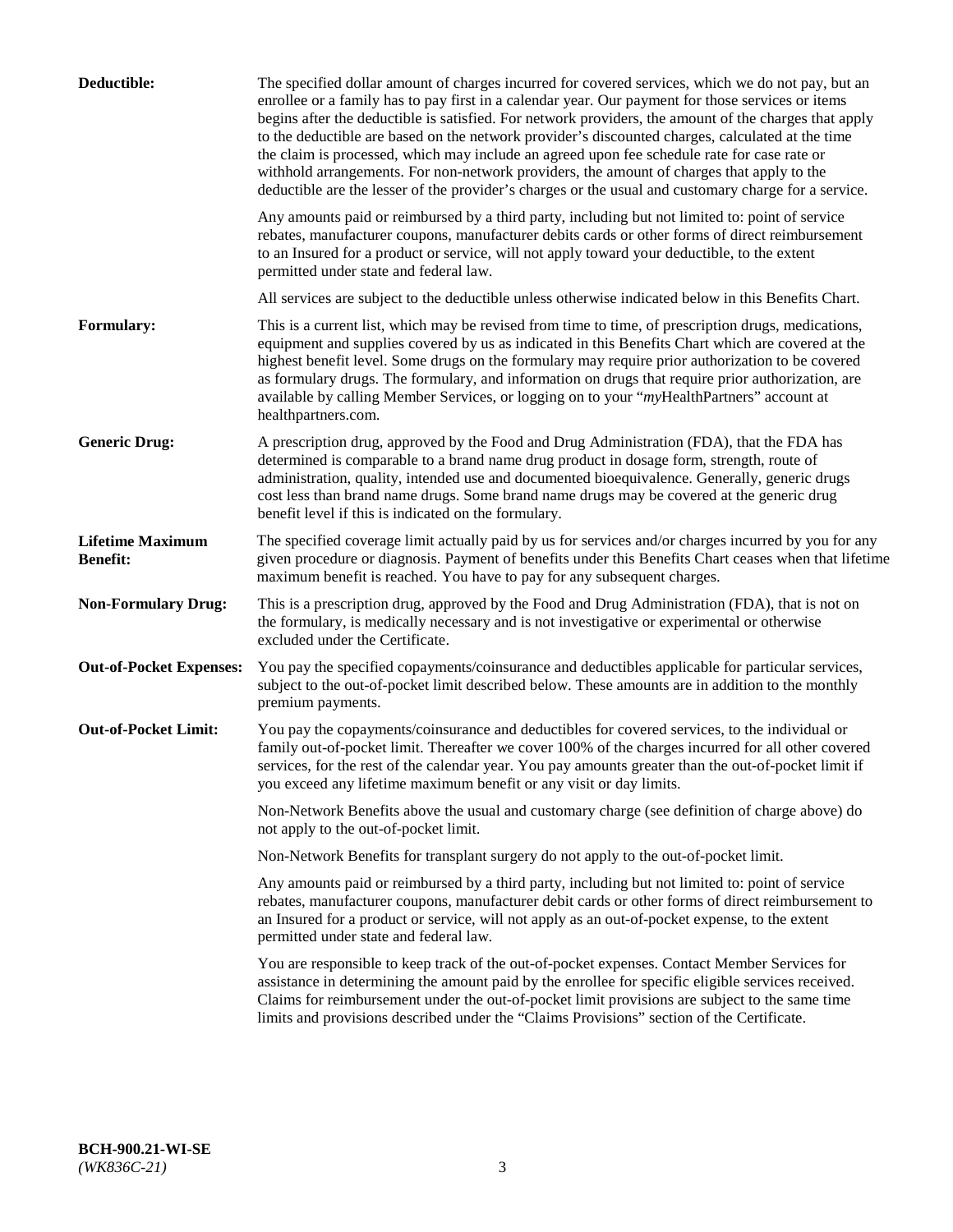**Specialty Drug List:** This is a current list, which may be revised from time to time, of prescription drugs, medications, equipment and supplies, which are typically bio-pharmaceuticals. The purpose of a specialty drug list is to facilitate enhanced monitoring of complex therapies used to treat specific conditions. Specialty drugs are covered by us as indicated in this Benefits Chart. The specialty drug list is available by calling Member Services, or logging on to your "*my*HealthPartners" account at [healthpartners.com.](http://www.healthpartners.com/) **virtuwell:** This is an online service that you may use to receive a diagnosis and treatment for certain routine

website at [virtuwell.com.](http://www.virtuwell.com/)

conditions, such as a cold and flu, ear pain and sinus infections. You may access the virtuwell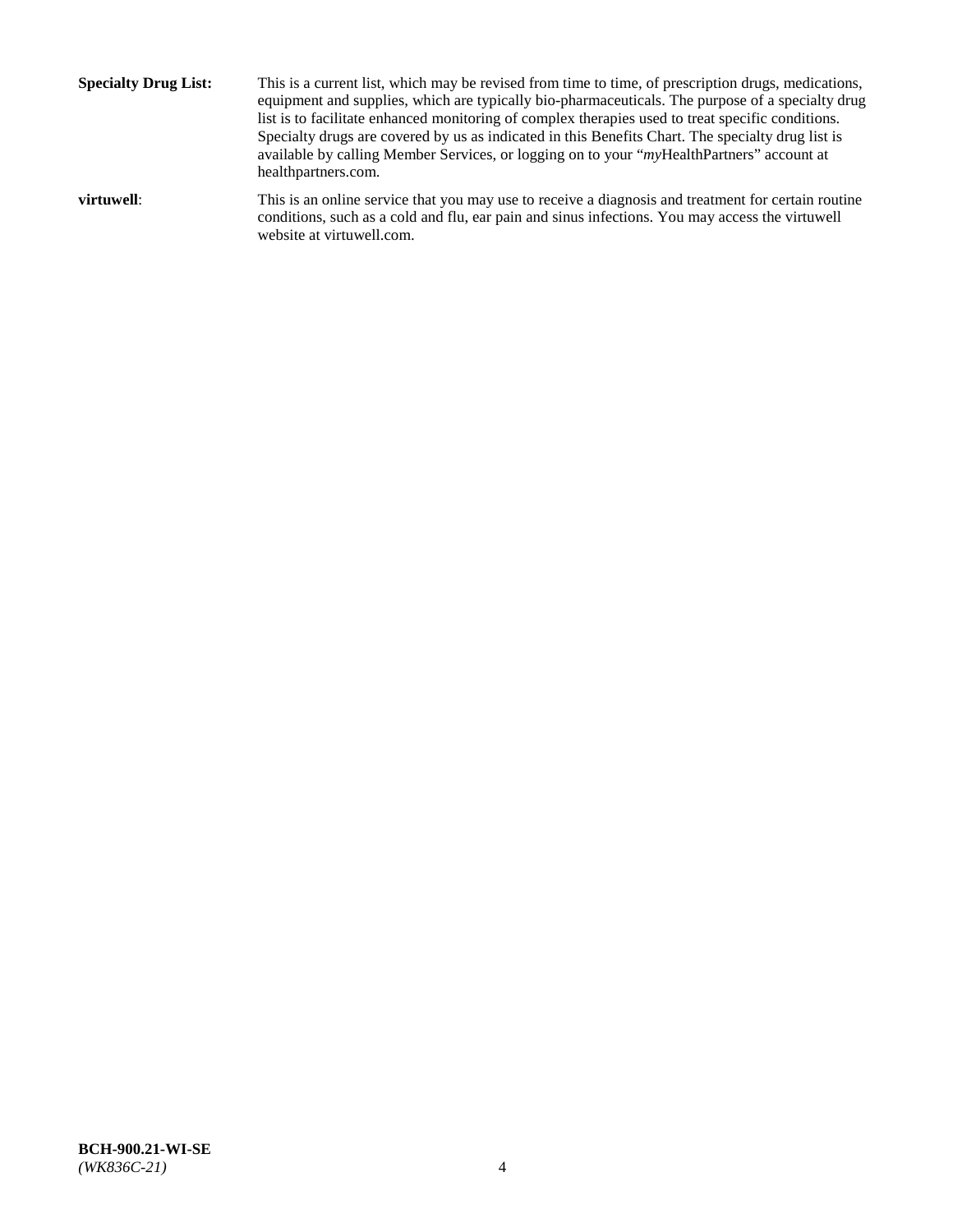## **DEDUCTIBLES AND OUT-OF-POCKET LIMITS**

#### **Individual Calendar Year Deductible (applies to an employee enrolled for single coverage)**

| <b>Network Benefits</b> | <b>Non-Network Benefits</b> |
|-------------------------|-----------------------------|
| \$2,400                 | \$10,000                    |

### **Family Calendar Year Deductible (applies to an employee and dependents enrolled for family coverage)**

| <b>Network Benefits</b> | <b>Non-Network Benefits</b> |
|-------------------------|-----------------------------|
| \$4,800                 | \$20,000                    |

Separate deductibles must be satisfied under the Network Benefits and Non-Network Benefits.

Any amounts paid or reimbursed by a third party, including but not limited to: point of service rebates, manufacturer coupons, manufacturer debits cards or other forms of direct reimbursement to an Insured for a product or service, will not apply toward your deductible, to the extent permitted under state and federal law.

#### **Individual Calendar Year Out-of-Pocket Limit (applies to an employee enrolled for single coverage)**

| <b>Network Benefits</b> | <b>Non-Network Benefits</b> |
|-------------------------|-----------------------------|
| \$2,600                 | \$30,000                    |

#### **Family Calendar Year Out-of-Pocket Limit (applies to an employee and dependents enrolled for family coverage)**

| <b>Network Benefits</b> | <b>Non-Network Benefits</b> |
|-------------------------|-----------------------------|
| \$5,200                 | \$60,000                    |

Separate Out-of-Pocket Limits must be satisfied under Network Benefits and Non-Network Benefits.

Non-Network Benefits above the usual and customary charge will not apply to the individual or family Out-of-Pocket Limit.

Non-Network Benefits for transplant surgery do not apply to the Out-of-Pocket Limit.

Any amounts paid or reimbursed by a third party, including but not limited to: point of service rebates, manufacturer coupons, manufacturer debit cards or other forms of direct reimbursement to an Insured for a product or service, will not apply as an out-of-pocket expense, to the extent permitted under state and federal law.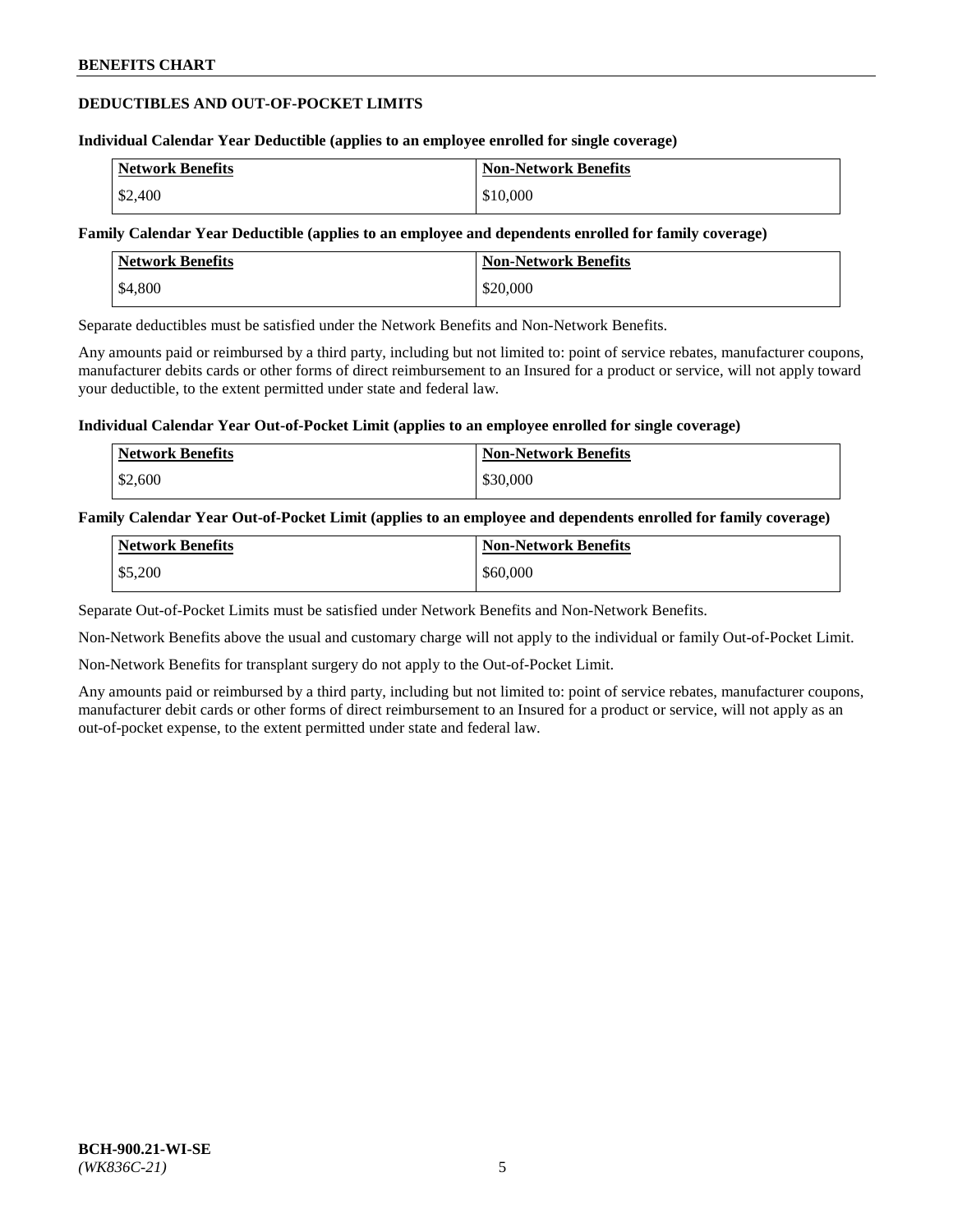## **AMBULANCE AND MEDICAL TRANSPORTATION**

### **Covered Services:**

We cover ambulance and medical transportation for medical emergencies and as shown below.

We also cover medically necessary, non-emergency transportation if it meets our medical coverage criteria. Covered services and supplies are based on established medical policies, which are subject to periodic review and modification by the medical directors. These medical policies (medical coverage criteria) and applicable prior authorization requirements are available by calling Member Services, or logging on to your "*my*HealthPartners" account a[t healthpartners.com.](https://www.healthpartners.com/hp/index.html)

#### **Ambulance and Medical Transportation (other than non-emergency fixed wing air ambulance transportation)**

| <b>Network Benefits</b>       | <b>Non-Network Benefits</b> |
|-------------------------------|-----------------------------|
| 100% of the charges incurred. | See Network Benefits.       |

#### **Non-Emergency Fixed Wing Air Ambulance Transportation**

| <b>Network Benefits</b>       | <b>Non-Network Benefits</b>  |
|-------------------------------|------------------------------|
| 100% of the charges incurred. | 50% of the charges incurred. |

#### **Not Covered:**

See "Services Not Covered" in the Certificate.

## **AUTISM TREATMENT**

#### **Covered Services:**

Your network provider will coordinate the prior authorization process for any autism treatment services. You may call Member Services at 952-883-5000 or toll-free at 1-800-883-2177 if you have any questions or concerns regarding the authorization process.

Please call Member Services at 952-883-5000 or toll-free at 1-800-883-2177 to request authorization for autism treatment services from a non-network provider.

We cover prior authorized evidence-based intensive-level and nonintensive-level treatment of autism spectrum disorders (autism disorder, Asperger's syndrome or pervasive development disorder not otherwise specified).

Covered services are based on established medical policies, which are subject to periodic review and modification by the medical or dental directors. These medical policies (medical coverage criteria) are available by calling Member Services, or logging on to your "*my*HealthPartners" account at [healthpartners.com.](https://www.healthpartners.com/hp/index.html)

**Intensive-Level Services** for children diagnosed with autism spectrum disorders. Intensive-level services must begin on or after two years of age and end before nine years of age. Intensive-level services, on average, are services provided for more than 20 hours of treatment per week. (The average number of hours a week is calculated over a six-month period.)

| <b>Network Benefits</b>                  | <b>Non-Network Benefits</b>              |
|------------------------------------------|------------------------------------------|
| 100% of the charges incurred.            | 50% of the charges incurred.             |
| Limited to 235 visits per calendar year. | Limited to 235 visits per calendar year. |

The maximum number of visits is combined for Network Benefits and Non-Network Benefits.

### **Intensive-Level Services Lifetime Maximum Benefit**

| <b>Network Benefits</b>                                              | <b>Non-Network Benefits</b>                                          |
|----------------------------------------------------------------------|----------------------------------------------------------------------|
| 4 years of cumulative services under this plan or any<br>other plan. | 4 years of cumulative services under this plan or any<br>other plan. |

The Lifetime Maximum Benefit is combined for Network Benefits and Non-Network Benefits.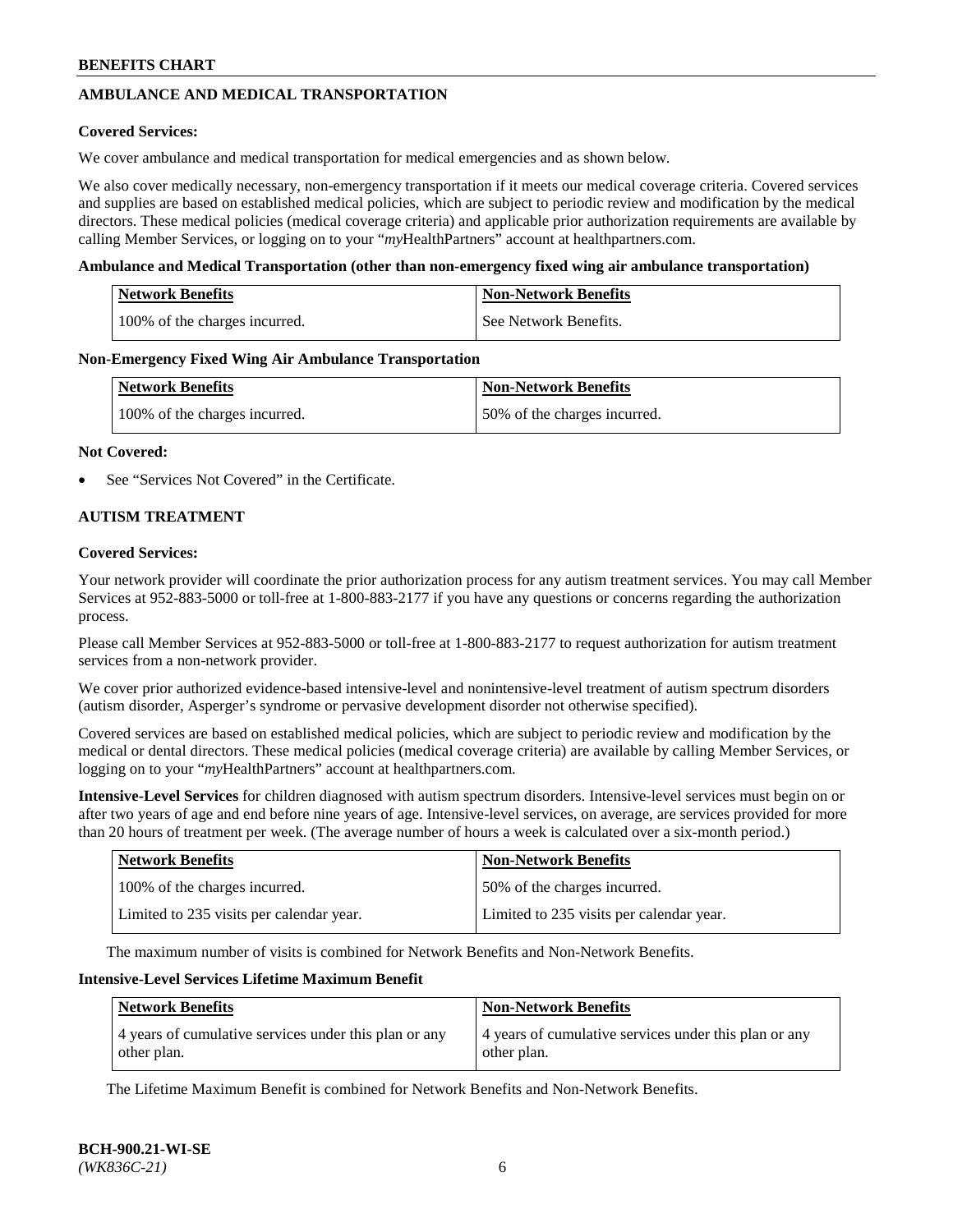#### **Nonintensive-Level Services** for Insureds diagnosed with autism spectrum disorders

| <b>Network Benefits</b>                  | <b>Non-Network Benefits</b>              |
|------------------------------------------|------------------------------------------|
| 100% of the charges incurred.            | 50% of the charges incurred.             |
| Limited to 120 visits per calendar year. | Limited to 120 visits per calendar year. |

The maximum number of visits is combined for Network Benefits and Non-Network Benefits.

### **Not Covered:**

See "Services Not Covered" in the Certificate.

## **BEHAVIORAL HEALTH SERVICES**

#### **Covered Services:**

Covered services are based on established medical policies, which are subject to periodic review and modification by the medical directors. These medical policies (medical coverage criteria) are available by calling Member Services, or logging on to your "*my*HealthPartners" account at [healthpartners.com.](https://www.healthpartners.com/hp/index.html)

**Transitional Treatment Services.** These are services for the treatment of nervous or mental disorders, alcoholism or other drug abuse problems which are provided to an Insured in a less restrictive manner than are inpatient hospital services but in a more intensive manner than are outpatient services. Transitional treatment services are services offered by a provider, and certified by the Wisconsin Department of Health Services for each of the following (except the last bulleted item):

- Mental health services for covered adults in a day treatment program.
- Mental health services for covered children in a day hospital treatment program.
- Services for persons with chronic mental illness provided through a community support program.
- Residential treatment programs for alcohol and/or drug dependent covered persons.
- Alcohol and Other Drug Abuse (AODA) services in, a day treatment program.
- Services for persons who are experiencing a mental health crisis or who are in a situation likely to turn into a mental health crisis if support is not provided.
- Intensive outpatient programs for the treatment of psychoactive substance use disorders provided in accordance with the patient placement criteria of the American Society of Addiction Medicine.

## **Mental Health Services**

We cover services for mental health diagnoses as described in the Diagnostic and Statistical Manual of Mental Disorders – Fifth Edition (DSM 5) (most recent edition) that lead to significant disruption of function in your life.

We provide coverage for mental health treatment ordered by a Wisconsin court under a valid court order that is issued on the basis of a behavioral care evaluation performed by a licensed psychiatrist or doctoral level licensed psychologist, which includes a diagnosis and an individual treatment plan for care in the most appropriate, least restrictive environment. We must be given a copy of the court order and the behavioral care evaluation, and the service must be a covered benefit under this plan, and the service must be provided by a network provider, or other provider as required by law.

**Outpatient Services:** We cover medically necessary outpatient professional mental health services for evaluation, crisis intervention, and treatment of mental health disorders.

A comprehensive diagnostic assessment will be made of each patient as the basis for a determination by a mental health professional, concerning the appropriate treatment and the extent of services required.

Outpatient services we cover for a diagnosed mental health condition include the following:

- Individual, group, family and multi-family therapy.
- Medication management provided by a physician, certified nurse practitioner, or physician's assistant.
- Psychological testing services for the purposes of determining the differential diagnoses and treatment planning for patients currently receiving behavioral health services.
- Partial hospitalization services in a licensed hospital or community mental health center.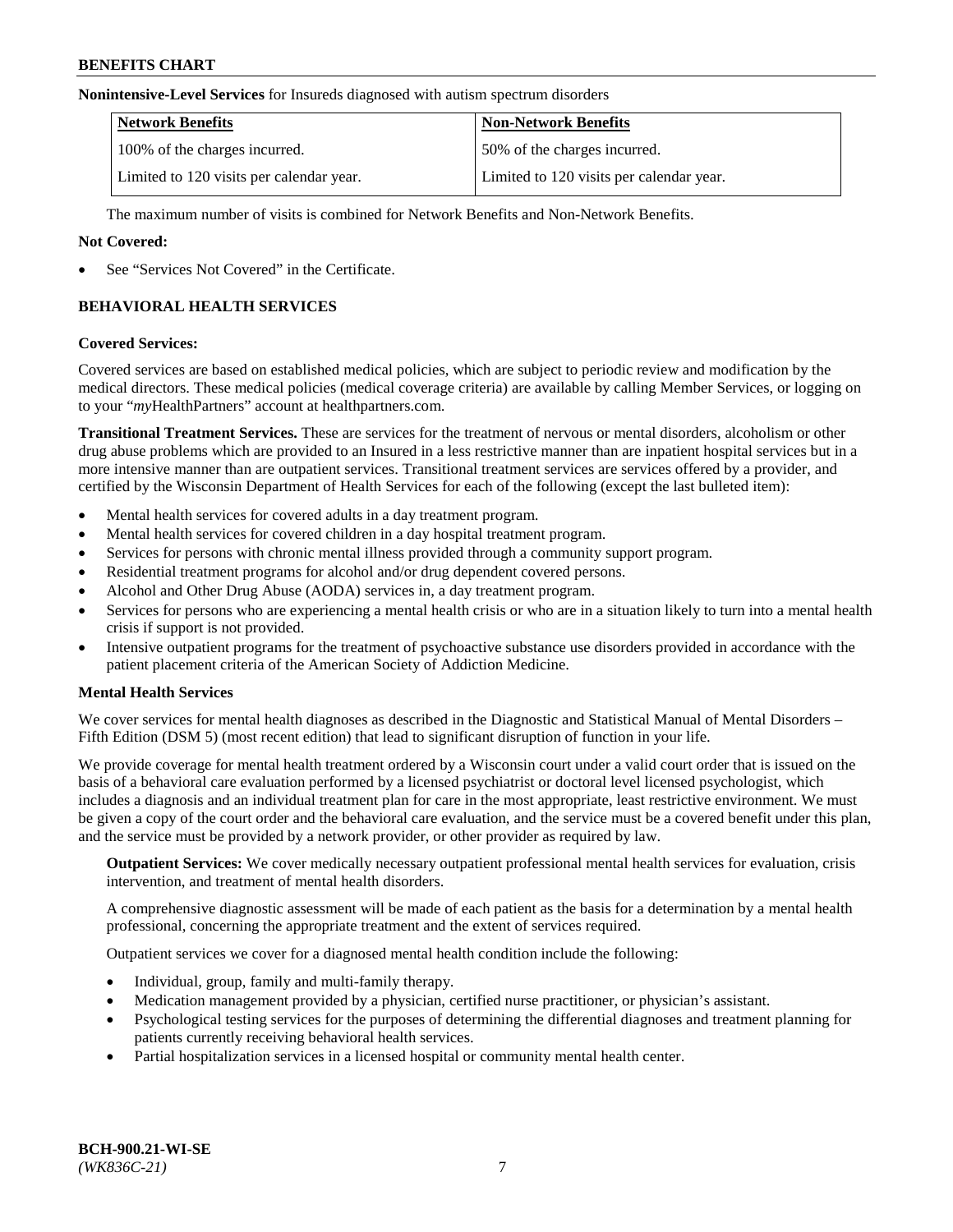- Psychotherapy and nursing services provided in the home if authorized by us.
- Treatment of gender dysphoria that meets medical coverage criteria.

| <b>Network Benefits</b>       | Non-Network Benefits         |
|-------------------------------|------------------------------|
| 100% of the charges incurred. | 50% of the charges incurred. |

#### **Group Therapy**

| Network Benefits              | <b>Non-Network Benefits</b>  |
|-------------------------------|------------------------------|
| 100% of the charges incurred. | 50% of the charges incurred. |

**Inpatient Services:** We cover medically necessary inpatient services in a hospital or licensed residential treatment facility and professional services for treatment of mental health disorders. Medical stabilization is covered under inpatient hospital services in the "Hospital and Skilled Nursing Facility Services" section.

We cover residential care for the treatment of eating disorders in a licensed facility, as an alternative to inpatient care, when it is medically necessary and your physician obtains authorization from us.

| <b>Network Benefits</b>       | <b>Non-Network Benefits</b>  |
|-------------------------------|------------------------------|
| 100% of the charges incurred. | 50% of the charges incurred. |

**Transitional Treatment Services:** We cover transitional treatment services described above for treatment of mental and nervous disorders.

| <b>Network Benefits</b>       | <b>Non-Network Benefits</b>  |
|-------------------------------|------------------------------|
| 100% of the charges incurred. | 50% of the charges incurred. |

#### **Substance Abuse Treatment Services**

We cover medically necessary services for assessments by a licensed alcohol and drug counselor and treatment of Substance Related Disorders as defined in the latest edition of the DSM 5.

**Outpatient Services:** We cover medically necessary outpatient professional services for diagnosis and treatment of alcoholism and other drug abuse problems. Substance abuse treatment services must be provided by a program licensed by the local Department of Health Services. Outpatient services we cover for a diagnosed substance abuse disorder include the following:

- Individual, group, family, and multi-family therapy provided in an office setting.
- We cover opiate replacement therapy including methadone and buprenorphine treatment.

| <b>Network Benefits</b>       | <b>Non-Network Benefits</b>  |
|-------------------------------|------------------------------|
| 100% of the charges incurred. | 50% of the charges incurred. |

**Inpatient Services:** We cover medically necessary inpatient services in a hospital or a licensed residential primary treatment center.

We cover services provided in a hospital that is licensed by the local state and accredited by Medicare.

**Detoxification Services.** We cover detoxification services in a hospital or community detoxification facility if it is licensed by the local Department of Health Services.

| Network Benefits              | <b>Non-Network Benefits</b>  |
|-------------------------------|------------------------------|
| 100% of the charges incurred. | 50% of the charges incurred. |

**Transitional Treatment Services:** We cover transitional treatment services described above for treatment of alcoholism or other drug abuse problems.

| Network Benefits              | <b>Non-Network Benefits</b>  |
|-------------------------------|------------------------------|
| 100% of the charges incurred. | 50% of the charges incurred. |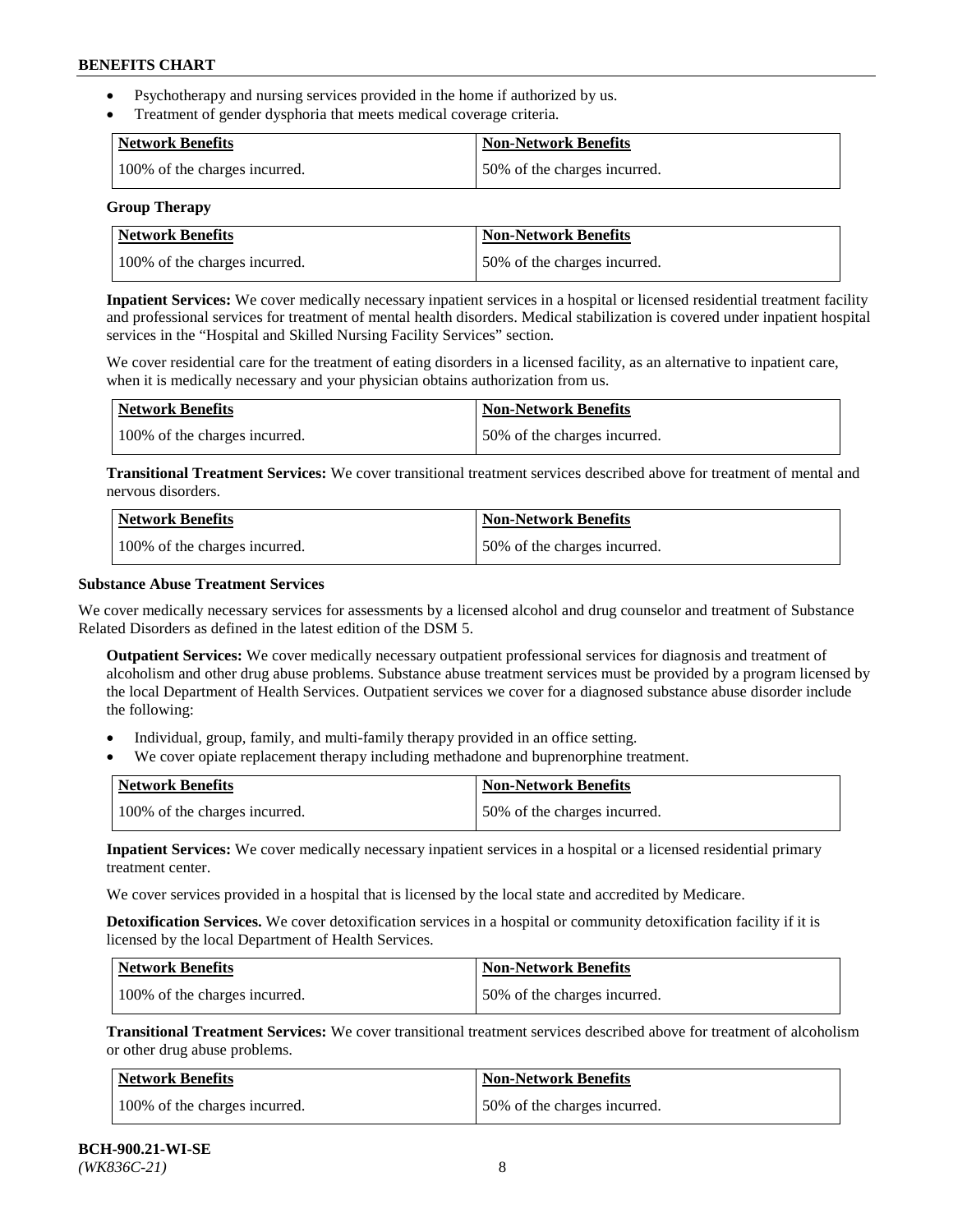**Additional Mental Health and Substance Abuse Treatment Benefits for a Dependent Child Who is a Student:** If a dependent child is a student in a school and that school is located in Wisconsin, but outside of our service area, we cover services as required under Wisconsin Statute 609.655.

| <b>Network Benefits</b>       | <b>Non-Network Benefits</b>  |
|-------------------------------|------------------------------|
| 100% of the charges incurred. | 50% of the charges incurred. |

### **Not Covered:**

See "Services Not Covered" in the Certificate.

## **CHIROPRACTIC SERVICES**

#### **Covered Services:**

We cover chiropractic services for rehabilitative care. Chiropractic services are adjustments to any abnormal articulations of the human body, especially those of the spinal column, for the purpose of giving freedom of action to impinged nerves that may cause pain or deranged function.

Massage therapy which is performed in conjunction with other treatment/modalities by a chiropractor, is part of a prescribed treatment plan and is not billed separately is covered

| <b>Network Benefits</b>       | <b>Non-Network Benefits</b>  |
|-------------------------------|------------------------------|
| 100% of the charges incurred. | 50% of the charges incurred. |

#### **Not Covered:**

- Massage therapy for the purpose of comfort or convenience of the Insured.
- See "Services Not Covered" in the Certificate.

## **CLINICAL TRIALS**

## **Covered Services:**

We cover certain routine services if you participate in a Phase I, Phase II, Phase III or Phase IV approved clinical trial that is conducted in relation to the prevention, detection, or treatment of cancer or other life-threatening disease or condition as defined in the Affordable Care Act. Approved clinical trials include (1) federally funded trials when the study or investigation is approved or funded by any of the federal agencies defined in the Public Health Services Act, section 2709 (d) (1) (A); (2) the study or investigation is conducted under an investigational new drug application reviewed by the Food and Drug Administration; and (3) the study or investigation is a drug trial that is exempt from having such an investigational new drug application. We cover routine patient costs for services that would be eligible under the Certificate and this Benefits Chart if the service were provided outside of a clinical trial.

| Coverage level is same as corresponding<br>Coverage level is same as corresponding Network<br>Non-Network Benefits, depending on type of service<br>Benefits, depending on type of service provided such as | <b>Network Benefits</b> | <b>Non-Network Benefits</b> |
|-------------------------------------------------------------------------------------------------------------------------------------------------------------------------------------------------------------|-------------------------|-----------------------------|
| Office Visits for Illness or Injury, Inpatient or<br>provided such as Office Visits for Illness or Injury,<br>Inpatient or Outpatient Hospital Services.<br><b>Outpatient Hospital Services.</b>            |                         |                             |

#### **Not Covered:**

- The investigative or experimental item, device or service itself.
- Items or services that are provided solely to satisfy data collection and analysis needs and that are not used in the direct clinical management of the patient.
- A service that is clearly inconsistent with widely accepted and established standards of care for a particular diagnosis.
- See "Services Not Covered" in the Certificate.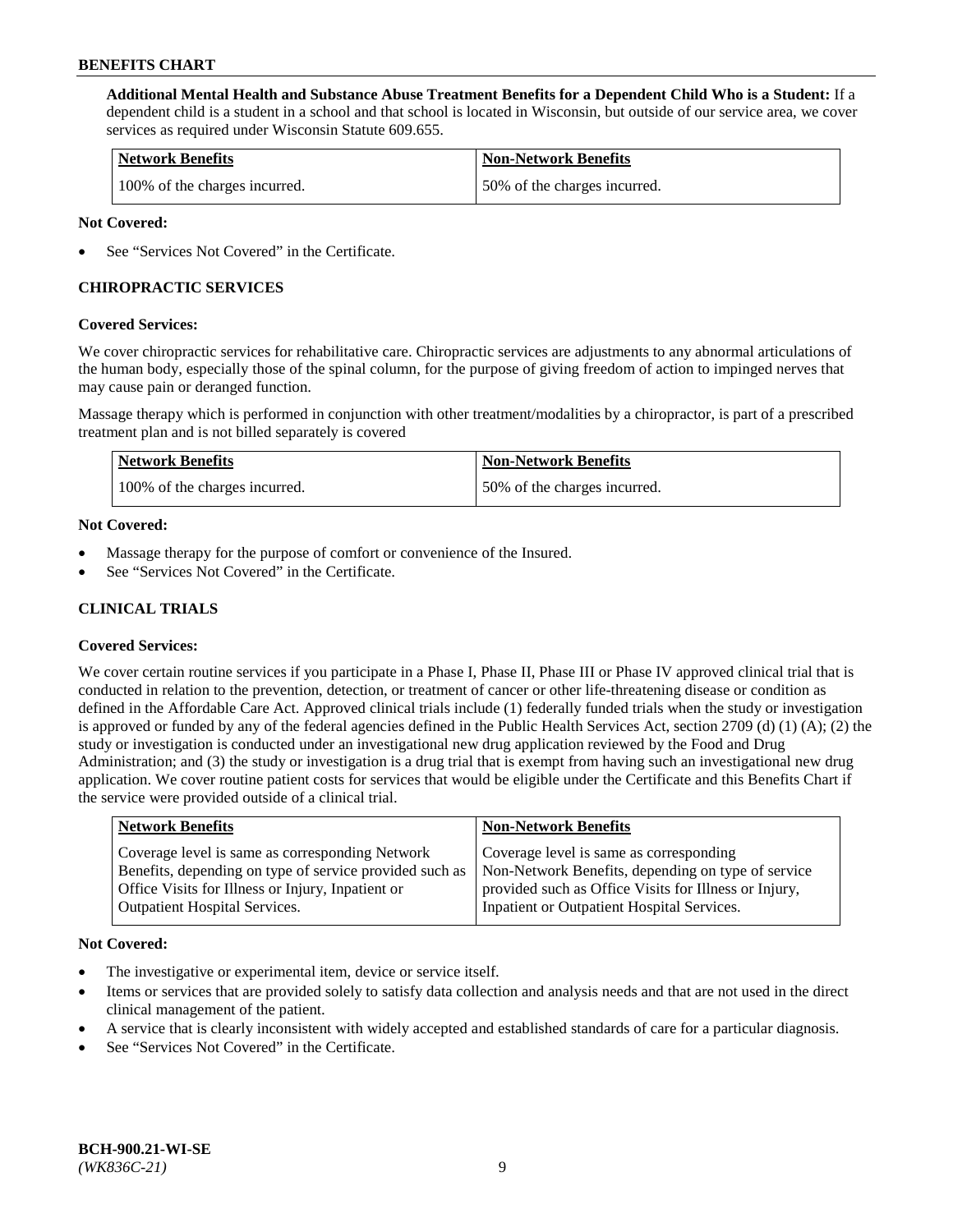## **DENTAL SERVICES**

## **Covered Services:**

We cover services as described below.

**Accidental Dental Services:** We cover dentally necessary services to treat and restore damage done to sound, natural, unrestored teeth as a result of an accidental injury. Coverage is for damage caused by external trauma to face and mouth only, not for cracked or broken teeth, which result from biting or chewing. We cover restorations, root canals, crowns and replacement of teeth lost that are directly related to the accident in which the Insured was involved. We cover initial exam, x-rays and palliative treatment including extractions, and other oral surgical procedures directly related to the accident. Subsequent treatment must be initiated within the policies time-frame and must be directly related to the accident. We do not cover restoration and replacement of teeth that are not "sound and natural" at the time of the accident.

Full mouth rehabilitations to correct occlusion (bite) and malocclusion (misaligned teeth not due to the accident) are not covered.

When an implant-supported dental prosthetic treatment is pursued, the accidental dental benefit will be applied to the prosthetic procedure. Benefits are limited to the amount that would be paid toward the placement of a removable dental prosthetic appliance that could be used in the absence of implant treatment. Care must be provided or pre-authorized by a HealthPartners dentist.

| <b>Network Benefits</b>       | <b>Non-Network Benefits</b>  |
|-------------------------------|------------------------------|
| 100% of the charges incurred. | 50% of the charges incurred. |

For all accidental dental services, treatment and/or restoration must be initiated within six months of the date of the injury. Coverage is limited to the initial course of treatment and/or initial restoration. Services must be provided within 24 months of the date of injury to be covered.

#### **Medical Referral Dental Services**

**Medically Necessary Outpatient Dental Services:** We cover medically necessary outpatient dental services. Coverage is limited to dental services required for treatment of an underlying medical condition, e.g., removal of teeth to complete radiation treatment for cancer of the jaw, cysts and lesions.

| <b>Network Benefits</b>       | <b>Non-Network Benefits</b>  |
|-------------------------------|------------------------------|
| 100% of the charges incurred. | 50% of the charges incurred. |

**Medically Necessary Hospitalization and Anesthesia for Dental Care:** We cover medically necessary hospitalization for dental care. This is limited to charges incurred by an Insured who: (1) is a child under age  $5$ ; (2) is severely disabled; (3) has a medical condition, and requires hospitalization or general anesthesia for dental care treatment; or (4) is a child between ages 5 and 12 and care in dental offices has been attempted unsuccessfully and usual methods of behavior modification have not been successful, or when extensive amounts of restorative care, exceeding four appointments, are required. Coverage is limited to facility and anesthesia charges. Oral surgeon/dentist professional fees are not covered. The following are examples, though not all-inclusive, of medical conditions which may require hospitalization for dental services: severe asthma, severe airway obstruction or hemophilia. Hospitalization required due to the behavior of the Insured or due to the extent of the dental procedure is not covered.

| Network Benefits              | <b>Non-Network Benefits</b>  |
|-------------------------------|------------------------------|
| 100% of the charges incurred. | 50% of the charges incurred. |

**Medical Complications of Dental Care:** We cover medical complications of dental care. Treatment must be medically necessary care and related to medical complications of non-covered dental care, including complications of the head, neck, or substructures.

| Network Benefits              | <b>Non-Network Benefits</b>  |
|-------------------------------|------------------------------|
| 100% of the charges incurred. | 50% of the charges incurred. |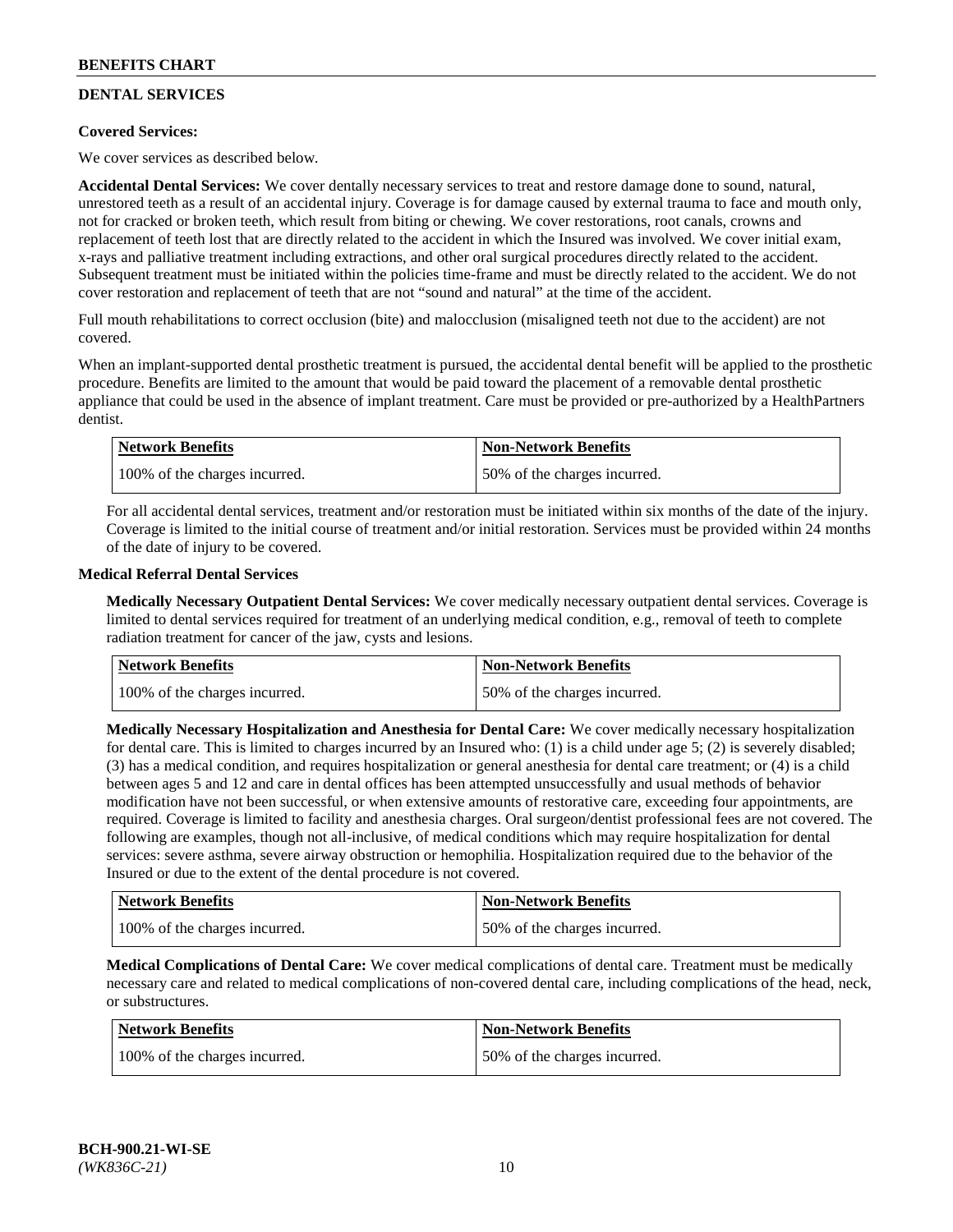**Oral Surgery:** We cover oral surgery. Coverage is limited to treatment of medical conditions requiring oral surgery, such as treatment of oral neoplasm, non-dental cysts, fracture of the jaws, trauma of the mouth and jaws, and any other oral surgery procedures provided as medically necessary dental services.

| <b>Network Benefits</b>       | Non-Network Benefits         |
|-------------------------------|------------------------------|
| 100% of the charges incurred. | 50% of the charges incurred. |

**Treatment of Cleft Lip and Cleft Palate:** We cover treatment of cleft lip and cleft palate of a dependent child, including orthodontic treatment and oral surgery directly related to the cleft. Dental services which are not required for the treatment of cleft lip or cleft palate are not covered. If a dependent child covered under the Certificate and Benefits Chart is also covered under a dental plan which includes orthodontic services, that dental plan shall be considered primary for the necessary orthodontic services. Oral appliances are subject to the same copayment, conditions and limitations as durable medical equipment.

| <b>Network Benefits</b>                               | <b>Non-Network Benefits</b>                            |
|-------------------------------------------------------|--------------------------------------------------------|
| Coverage level is same as corresponding Network       | Coverage level is same as corresponding                |
| Benefits, depending on type of service provided, such | Non-Network Benefits, depending on type of service     |
| as Office Visits for Illness or Injury, Inpatient or  | provided, such as Office Visits for Illness or Injury, |
| Outpatient Hospital Services.                         | Inpatient or Outpatient Hospital Services.             |

**Treatment of Temporomandibular Disorder (TMD) and Craniomandibular Disorder (CMD):** We cover diagnostic procedures, surgical treatment and non-surgical treatment (including intraoral splint therapy devices) for temporomandibular disorder (TMD) and craniomandibular disorder (CMD), which is medically necessary care. Dental services which are not required to directly treat TMD or CMD are not covered.

| <b>Network Benefits</b>       | <b>Non-Network Benefits</b>  |
|-------------------------------|------------------------------|
| 100% of the charges incurred. | 50% of the charges incurred. |

#### **Not Covered:**

- Dental treatment, procedures or services not listed in this Benefits Chart.
- Accident-related dental services if treatment is: (1) provided to teeth which are not sound and natural; (2) to teeth which have been restored; (3) initiated beyond six months from the date of the injury; (4) received beyond the initial treatment or restoration; or (5) received beyond 24 months from the date of injury.
- Oral surgery to remove wisdom teeth.
- Orthognathic treatment or procedures and all related services.
- See "Services Not Covered" in the Certificate.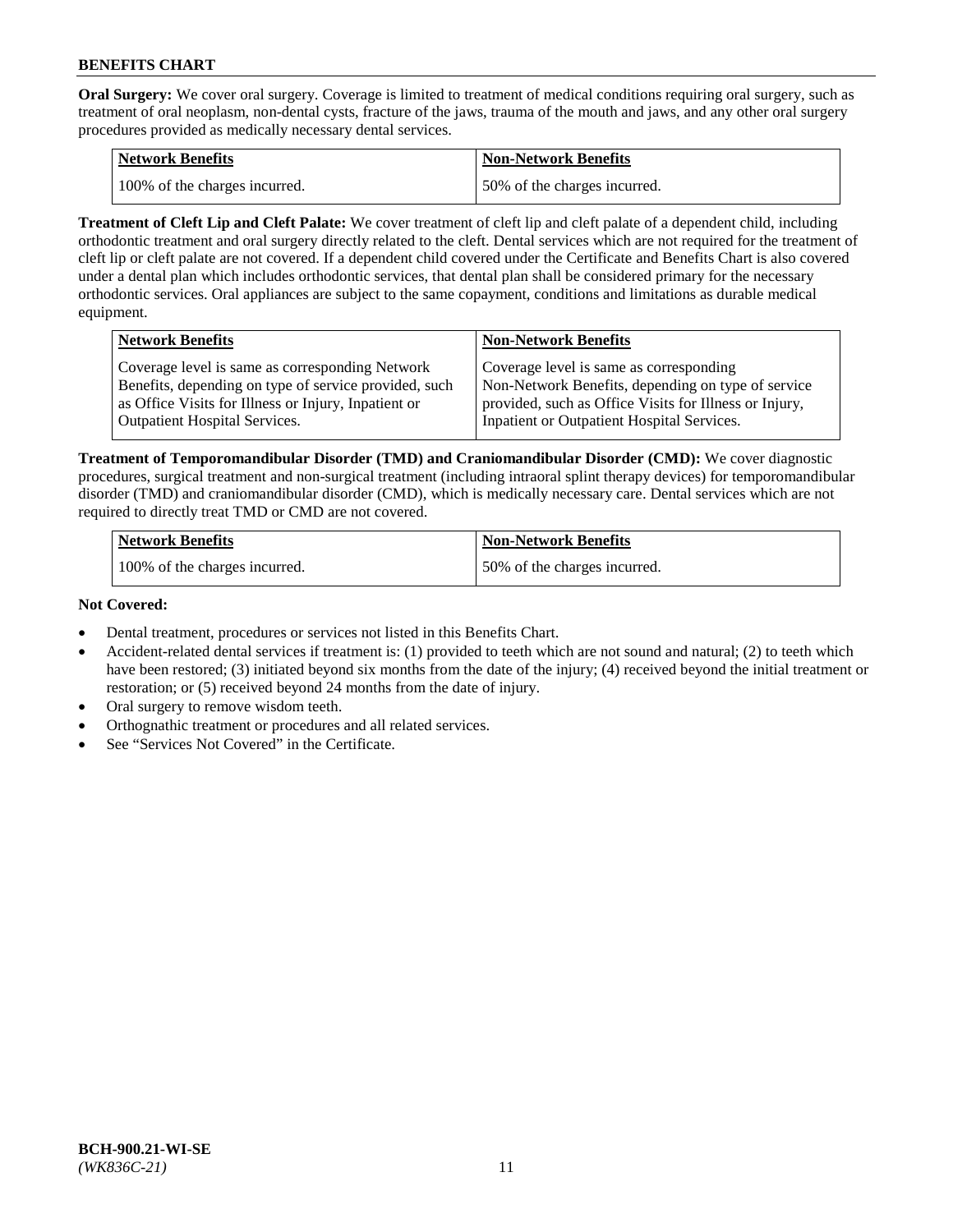## **DIAGNOSTIC IMAGING SERVICES**

### **Covered Services:**

We cover diagnostic imaging, when ordered by a provider and provided in a clinic or outpatient hospital facility.

For Network Benefits, non-emergent, scheduled outpatient Magnetic Resonance Imaging (MRI) and Computed Tomography (CT) must be provided at a designated facility. Your physician or facility will obtain or verify prior authorization for these services, as needed.

We cover services provided in a clinic or outpatient hospital facility. To see the benefit level for inpatient hospital or skilled nursing facility services, see benefits under "Inpatient Hospital and Skilled Nursing Facility Services".

#### **Outpatient Magnetic Resonance Imaging (MRI) and Computed Tomography (CT)**

| <b>Network Benefits</b>       | <b>Non-Network Benefits</b>  |
|-------------------------------|------------------------------|
| 100% of the charges incurred. | 50% of the charges incurred. |

#### **All Other Outpatient Diagnostic Imaging Services**

#### **Services for Illness or Injury**

| Network Benefits              | <b>Non-Network Benefits</b>  |
|-------------------------------|------------------------------|
| 100% of the charges incurred. | 50% of the charges incurred. |

#### **Preventive Services (MRI/CT procedures are not considered preventive)**

Diagnostic imaging services associated with preventive services are covered at the benefit level shown in the "Preventive Services" section of this Benefits Chart.

#### **Not Covered:**

See "Services Not Covered" in the Certificate.

## **DURABLE MEDICAL EQUIPMENT, PROSTHETICS, ORTHOTICS AND SUPPLIES**

#### **Covered Services:**

We cover equipment and services, as described below.

We cover durable medical equipment and services, prosthetics, orthotics and supplies, subject to the limitations below, including certain disposable supplies, enteral feedings and the following diabetic supplies and equipment: glucose monitors, insulin pumps limited to the purchase of one pump per year, syringes, blood and urine test strips and other diabetic supplies as deemed medically appropriate and necessary, for Insureds with gestational, Type I or Type II diabetes.

We cover external hearing aids, cochlear implants, and related treatment prescribed by a physician or by a licensed audiologist for Insureds under 18 years of age who have hearing loss.

We also cover basic hearing aids for Insureds age 18 or older for the correction of a hearing impairment.

Osseointegrated or bone-anchored hearing aids are only covered for Insureds who have hearing loss that is not correctable by any other procedure.

Hearing aids are limited to one basic, standard hearing aid for each ear every three years.

A basic hearing aid is defined as a hearing device that consists of a microphone, amplifier, volume control, battery and receiver, which is up to date using the latest technology. It does not include upgrades above and beyond the functionality of a basic hearing aid, including, but not limited to, hearing improvements for group settings, background noise, Bluetooth/remote control functionality, or extended warranties. Charges for upgrades above the cost of a basic, standard hearing aid are not covered.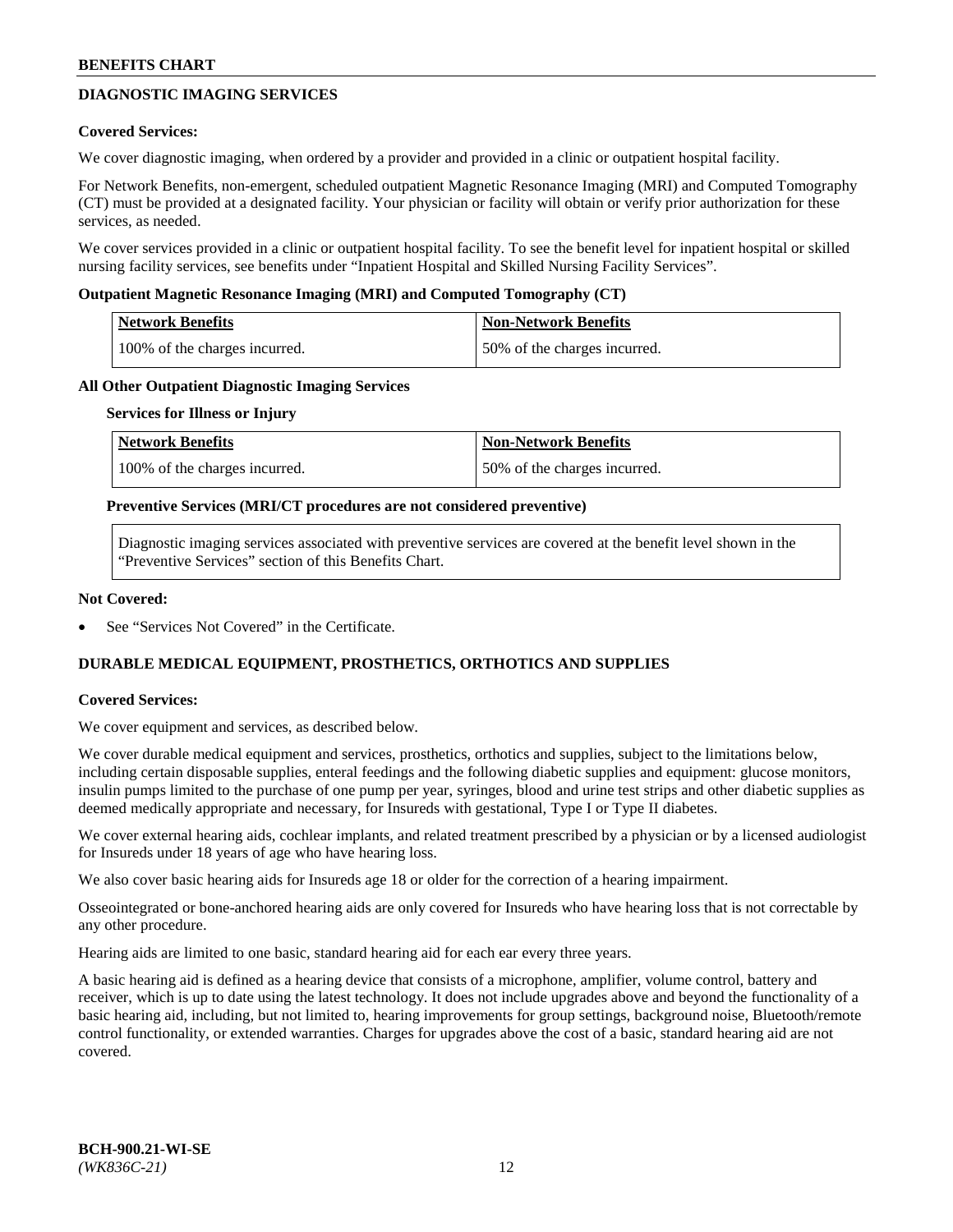## **Diabetic Supplies Purchased at a Pharmacy**

| <b>Network Benefits</b>       | <b>Non-Network Benefits</b>  |
|-------------------------------|------------------------------|
| 100% of the charges incurred. | 50% of the charges incurred. |

#### **Diabetic Supplies Purchased from a Non-Pharmacy Provider**

| <b>Network Benefits</b>                                               | <b>Non-Network Benefits</b>  |
|-----------------------------------------------------------------------|------------------------------|
| 100% of the charges incurred if purchased from an<br>approved vendor. | 50% of the charges incurred. |

#### **Special Dietary Treatment for Phenylketonuria (PKU) if it meets our medical coverage criteria**

| Network Benefits              | <b>Non-Network Benefits</b>  |
|-------------------------------|------------------------------|
| 100% of the charges incurred. | 50% of the charges incurred. |

#### **Oral Amino Acid Based Elemental Formula if it meets our Medical Coverage Criteria**

| <b>Network Benefits</b>       | <b>Non-Network Benefits</b>  |
|-------------------------------|------------------------------|
| 100% of the charges incurred. | 50% of the charges incurred. |

## **All Other Durable Medical Equipment, Prosthetics, Orthotics and Supplies**

| <b>Network Benefits</b>       | <b>Non-Network Benefits</b>  |
|-------------------------------|------------------------------|
| 100% of the charges incurred. | 50% of the charges incurred. |

### **Limitations:**

Coverage of durable medical equipment is limited by the following:

- No more than a 93-day supply of diabetic supplies are covered and dispensed at a time.
- Payment will not exceed the cost of an alternate piece of equipment or service that is effective and medically necessary.
- For prosthetic benefits, other than oral appliances for cleft lip and cleft palate, payment will not exceed the cost of an alternate piece of equipment or service that is effective, medically necessary and enables Insureds to conduct standard activities of daily living.
- We reserve the right to determine if an item will be approved for rental vs. purchase.
- We require that certain diabetic supplies and equipment be purchased at a pharmacy.
- Diabetic supplies and equipment are limited to certain models and brands.
- Durable medical equipment and supplies must be obtained or repaired by approved vendors.
- Covered services and supplies are based on established medical policies which are subject to periodic review and modification by the medical or dental directors. Our medical policy for diabetic supplies includes information on our required models and brands. These medical policies (medical coverage criteria) are available by calling Member Services, or logging on to your "*my*HealthPartners" account a[t healthpartners.com.](https://www.healthpartners.com/hp/index.html)

## **Not Covered:**

Items which are not eligible for coverage include, but are not limited to:

- Replacement or repair of any covered items, if the items are (i) damaged or destroyed by misuse, abuse or carelessness, (ii) lost; or (iii) stolen.
- Duplicate or similar items.
- Labor and related charges for repair of any covered items which are more than the cost of replacement by an approved vendor.
- Sales tax, mailing, delivery charges, service call charges.
- Items which are primarily educational in nature or for hygiene, vocation, comfort, convenience or recreation.
- Communication aids or devices: equipment to create, replace or augment communication abilities including, but not limited to, speech processors, receivers, communication boards, or computer or electronic assisted communication.
- Implantable and osseointegrated or bone-anchored hearing aids and their fitting, except as specifically described in this Benefits Chart. This exclusion does not apply to cochlear implants.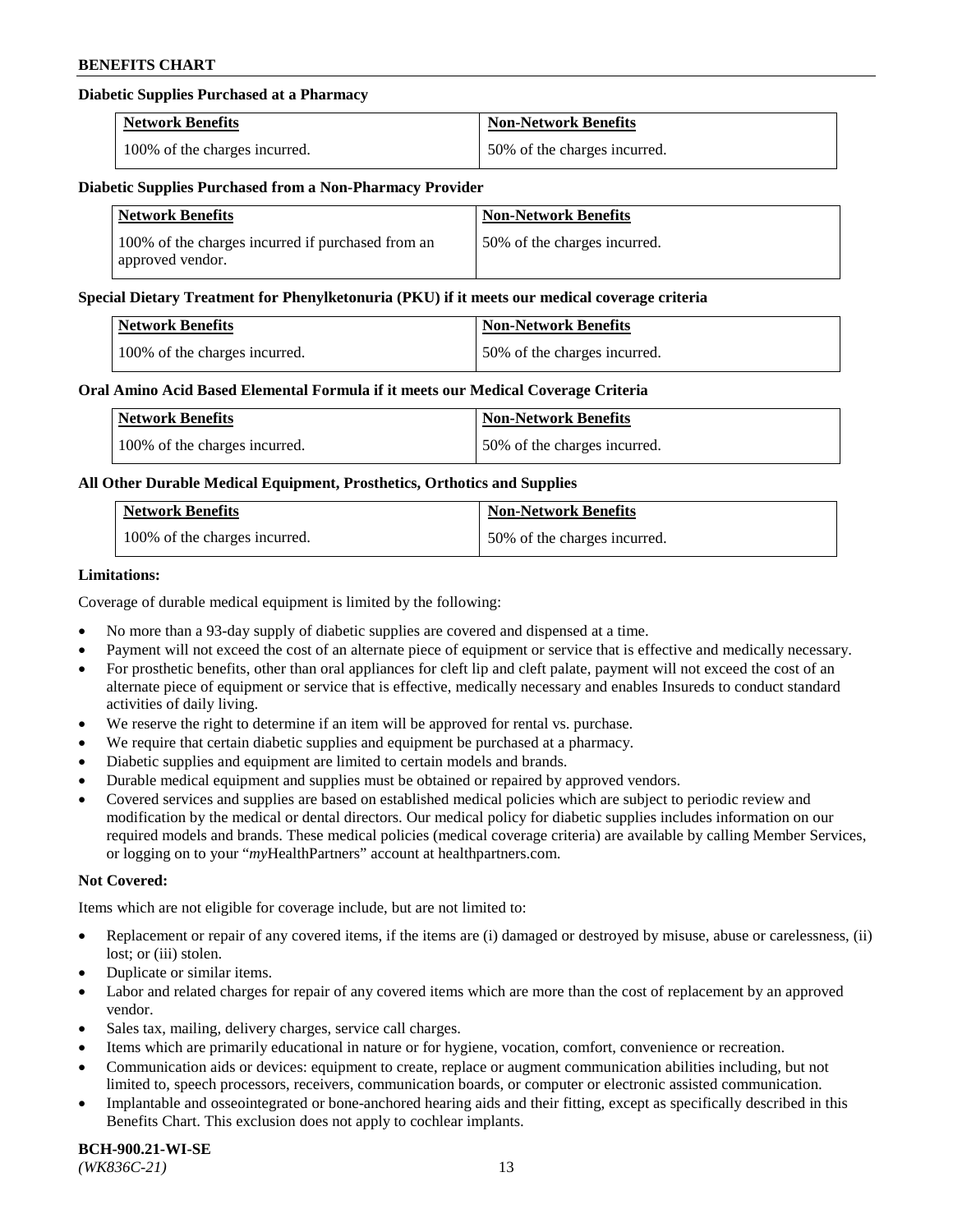- Eyeglasses, contact lenses and their fitting, measurement and adjustment, except as specifically described in this Benefits Chart.
- Hair prostheses (wigs).
- Household equipment which primarily has customary uses other than medical, such as, but not limited to, exercise cycles, air purifiers, central or unit air conditioners, water purifiers, non-allergenic pillows, mattresses or waterbeds.
- Household fixtures including, but not limited to, escalators or elevators, ramps, swimming pools and saunas.
- Modifications to the structure of the home including, but not limited to, wiring, plumbing or charges for installation of equipment.
- Vehicle, car or van modifications including, but not limited to, hand brakes, hydraulic lifts and car carrier.
- Rental equipment while owned equipment is being repaired by non-contracted vendors, beyond one month rental of medically necessary equipment.
- Other equipment and supplies, including but not limited to assistive devices, that we determine are not eligible for coverage.
- See "Services Not Covered" in the Certificate.

## **EMERGENCY AND URGENTLY NEEDED CARE SERVICES**

## **Covered Services:**

We cover services for emergency care and urgently needed care if the services are otherwise eligible for coverage under the Certificate.

**Urgently Needed Care.** These are services to treat an unforeseen illness or injury that:

- are required in order to prevent a serious deterioration in your health; and
- cannot be delayed until the next available clinic or office hours.

| <b>Network Benefits</b>       | <b>Non-Network Benefits</b> |
|-------------------------------|-----------------------------|
| 100% of the charges incurred. | See Network Benefits.       |

**Emergency Care.** These are services to treat:

- the sudden, unexpected onset of illness or injury which, if left untreated or unattended until the next available clinic or office hours, would result in hospitalization; or
- a condition requiring professional health services immediately necessary to preserve life or stabilize health.

When reviewing claims for coverage of emergency services, our medical director will take into consideration a reasonable layperson's belief that the circumstances required immediate medical care that could not wait until the next working day or next available clinic appointment.

## **Emergency Care in a Hospital Emergency Room, including Professional Services of a Physician**

| <b>Network Benefits</b>       | <b>Non-Network Benefits</b> |
|-------------------------------|-----------------------------|
| 100% of the charges incurred. | See Network Benefits.       |

## **Inpatient Emergency Care in a Hospital**

| <b>Network Benefits</b>       | <b>Non-Network Benefits</b> |
|-------------------------------|-----------------------------|
| 100% of the charges incurred. | See Network Benefits.       |

## **Not Covered:**

See "Services Not Covered" in the Certificate.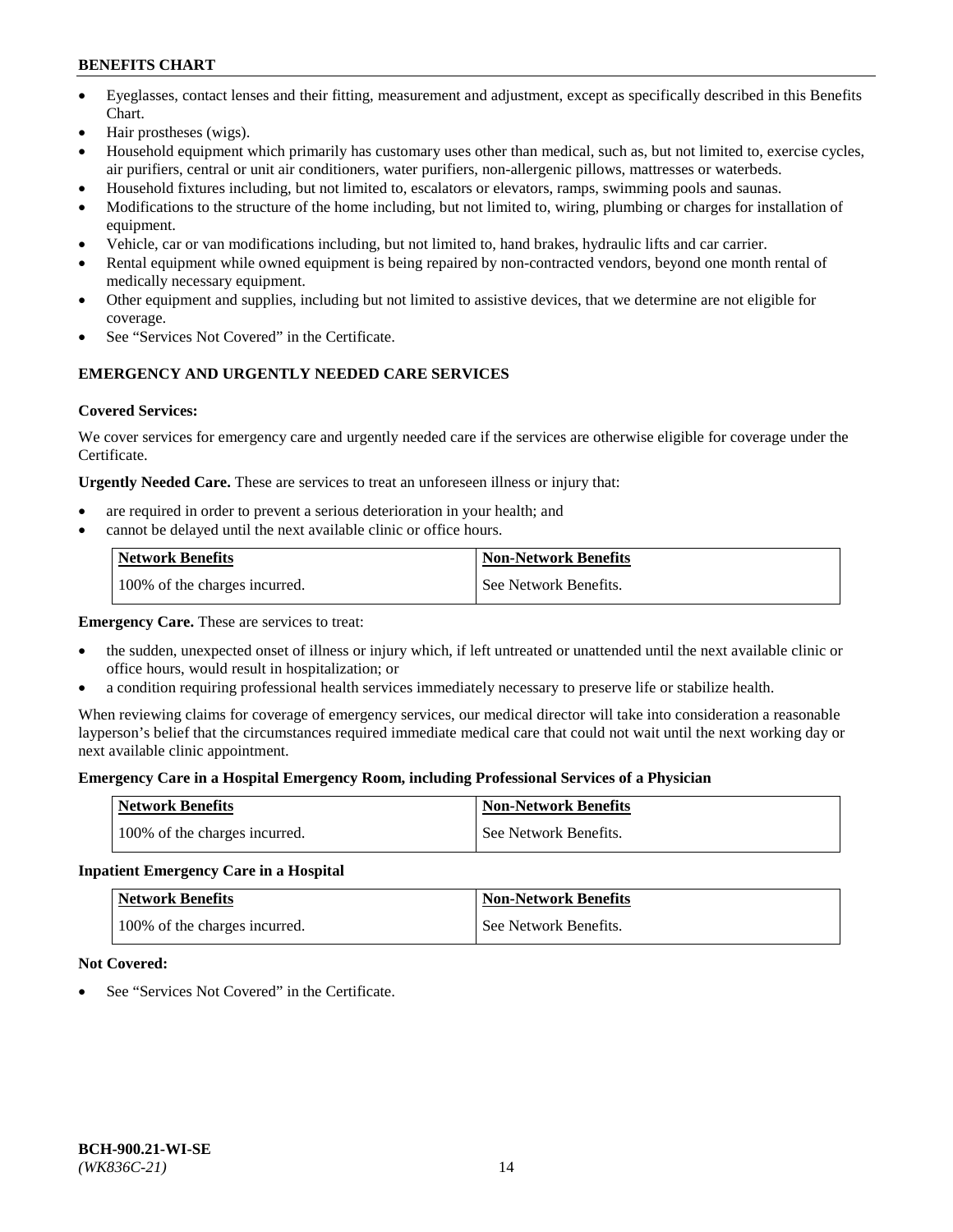## **GENE THERAPY**

## **Covered Services:**

We cover gene therapy treatment if it meets our medical coverage criteria.

| <b>Network Benefits</b>                                                                                                                                                                                 | <b>Non-Network Benefits</b> |
|---------------------------------------------------------------------------------------------------------------------------------------------------------------------------------------------------------|-----------------------------|
| Coverage level is same as corresponding Network<br>Benefits, depending on type of service provided such as<br>Office Visits for Illness or Injury, Inpatient or<br><b>Outpatient Hospital Services.</b> | No coverage.                |

## **Limitations:**

- Gene therapy must be provided by a designated provider.
- Specific types of gene therapy are limited to therapies and conditions specified in our medical coverage criteria.

## **Not Covered:**

See "Services Not Covered" in the Certificate.

## **HEALTH EDUCATION**

#### **Covered Services:**

We cover education for preventive services and education for the management of chronic health problems (such as diabetes).

| <b>Network Benefits</b>                                     | <b>Non-Network Benefits</b>  |
|-------------------------------------------------------------|------------------------------|
| 100% of the charges incurred.<br>Deductible does not apply. | 50% of the charges incurred. |

#### **Not Covered:**

See "Services Not Covered" in the Certificate.

## **HOME-BASED HEALTH ASSESSMENT PROGRAM**

#### **Covered Services:**

If you meet our criteria for coverage, you may qualify for our home-based comprehensive health risk assessment program. The program covers a health assessment with a designated nurse practitioner.

| <b>Network Benefits</b>                                     | <b>Non-Network Benefits</b> |
|-------------------------------------------------------------|-----------------------------|
| 100% of the charges incurred.<br>Deductible does not apply. | No coverage.                |

#### **Not Covered:**

See "Services Not Covered" in the Certificate.

## **HOME HEALTH SERVICES**

#### **Covered Services:**

We cover skilled nursing services, physical therapy, occupational therapy, speech therapy, respiratory therapy and other therapeutic services, non-routine prenatal and postnatal services, routine postnatal well child visits, as described in our medical coverage criteria, phototherapy services for newborns, home health aide services and other eligible home health services when provided in your home, if you are homebound (i.e., unable to leave home without considerable effort due to a medical condition). Lack of transportation does not constitute homebound status. For phototherapy services for newborns and high risk prenatal services, supplies and equipment are included.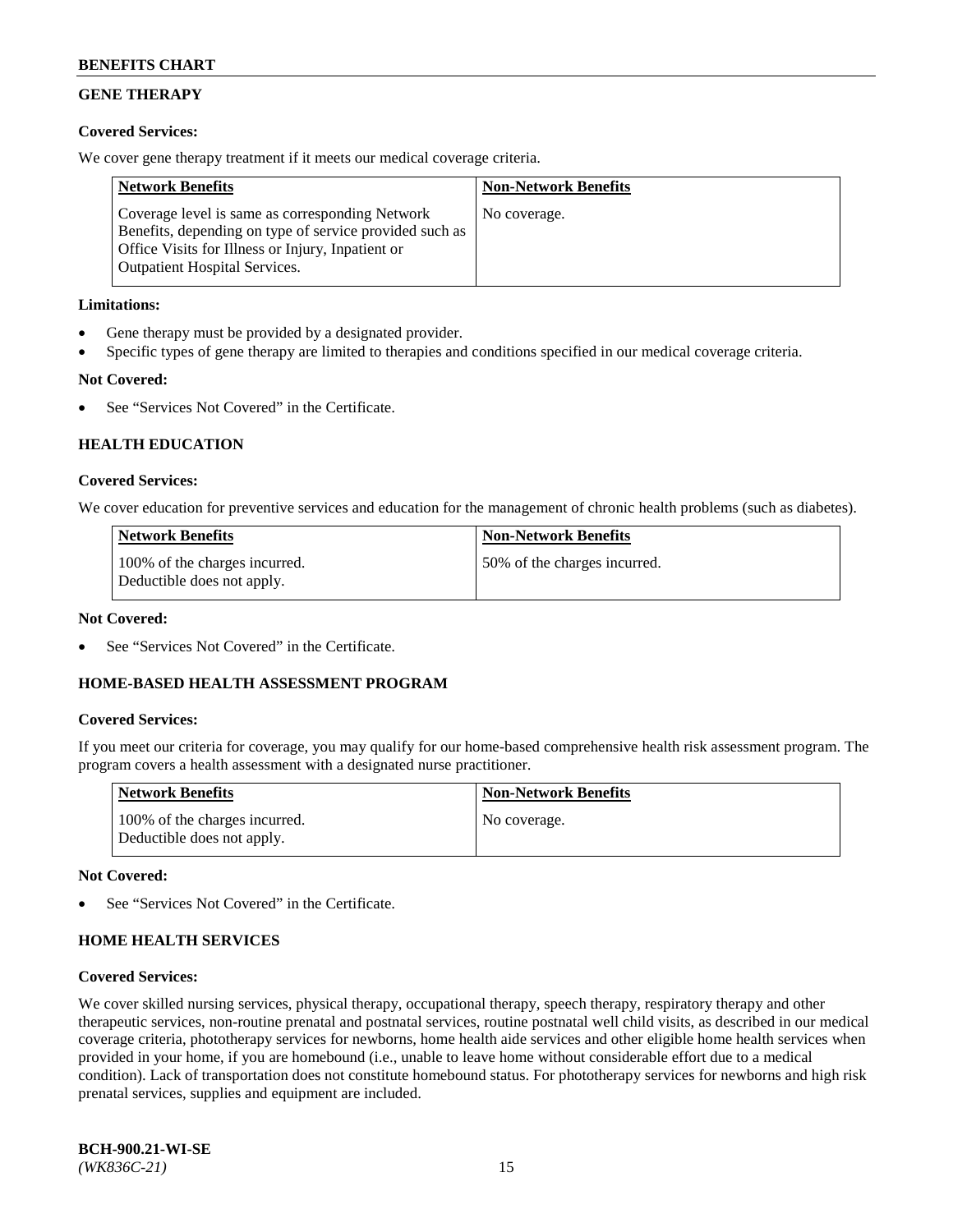We cover total parenteral nutrition/intravenous ("TPN/IV") therapy, equipment, supplies and drugs in connection with IV therapy. IV line care kits are covered under Durable Medical Equipment.

We cover palliative care benefits. Palliative care includes symptom management, education and establishing goals of care. We waive the requirement that you be homebound for a limited number of home visits for palliative care (as shown in this Benefits Chart), if you have a life-threatening, non-curable condition which has a prognosis of survival of two years or less. Additional palliative care visits are eligible under the home health services benefit if you are homebound and meet all other requirements defined in this section.

You do not need to be homebound to receive total parenteral nutrition/intravenous ("TPN/IV") therapy.

Home health services are eligible and covered only when:

- medically necessary; and
- provided as rehabilitative care, terminal care or maternity care; and
- ordered by a physician, and included in the written home care plan.

## **Physical Therapy, Occupational Therapy, Speech Therapy, Respiratory Therapy, Home Health Aide Services and Palliative Care**

| <b>Network Benefits</b>       | <b>Non-Network Benefits</b>  |
|-------------------------------|------------------------------|
| 100% of the charges incurred. | 50% of the charges incurred. |

## **TPN/IV Therapy, Skilled Nursing Services, Non-Routine Prenatal/Postnatal Services, and Phototherapy**

| <b>Network Benefits</b>       | <b>Non-Network Benefits</b>  |
|-------------------------------|------------------------------|
| 100% of the charges incurred. | 50% of the charges incurred. |

Each 24-hour visit (or shifts up to 24-hour visits) equals one visit and counts toward the Maximum visits for all other services shown below. Any visit that lasts less than 24 hours regardless of the length of the visit, will count as one visit toward the Maximum visits for all other services shown below. All visits must be medically necessary and benefit eligible.

#### **Routine Prenatal/Postnatal Services and Child Health Supervision Services**

| <b>Network Benefits</b>                                     | <b>Non-Network Benefits</b>  |
|-------------------------------------------------------------|------------------------------|
| 100% of the charges incurred.<br>Deductible does not apply. | 50% of the charges incurred. |

## **Maximum Visits for Palliative Care**

If you are eligible to receive palliative care in the home and you are not homebound, there is a maximum of 12 visits per calendar year.

#### **Maximum Visits for All Services Other Than Palliative Care**

| Network Benefits             | <b>Non-Network Benefits</b>  |
|------------------------------|------------------------------|
| 60 visits per calendar year. | 30 visits per calendar year. |

Each visit provided under the Network Benefits and Non-Network Benefits counts toward the maximums shown under both Maximum visits sections. The routine postnatal well child visits do not count toward the visit limit.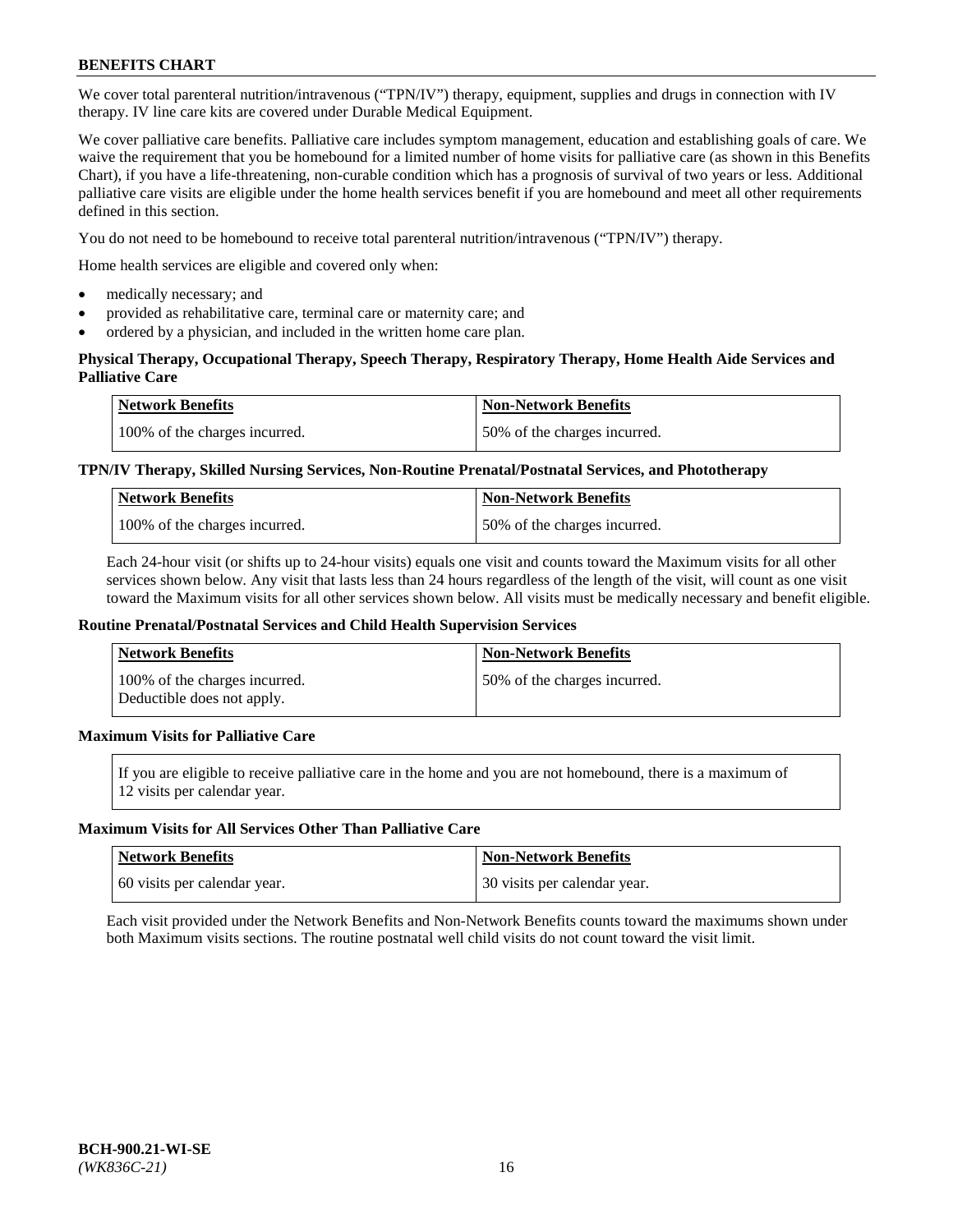### **Limitations:**

- Home health services are not provided as a substitute for a primary caregiver in the home or as relief (respite) for a primary caregiver in the home. We will not reimburse family members or residents in your home for the above services.
- A service shall not be considered a skilled nursing service merely because it is performed by, or under the direct supervision of, a licensed nurse. Where a service (such as tracheotomy suctioning or ventilator monitoring) or like services, can be safely and effectively performed by a non-medical person (or self-administered), without the direct supervision of a licensed nurse, the service shall not be regarded as a skilled nursing service, whether or not a skilled nurse actually provides the service. The unavailability of a competent person to provide a non-skilled service shall not make it a skilled service when a skilled nurse provides it. Only the skilled nursing component of so-called "blended" services (i.e. services which include skilled and non-skilled components) are covered under this Benefits Chart.

## **Not Covered:**

- Financial or legal counseling services.
- Housekeeping or meal services in your home.
- Private duty nursing services.
- Services provided by a family member or enrollee, or a resident in the enrollee's home.
- Vocational rehabilitation and recreational or educational therapy. Recreation therapy is therapy provided solely for the purpose of recreation, including, but not limited to: (a) requests for physical therapy or occupational therapy to improve athletic ability, and (b) braces or guards to prevent sports injuries.
- See "Services Not Covered" in the Certificate.

## **HOME HOSPICE SERVICES**

## **Applicable Definitions:**

**Part-time.** This is up to two hours of service per day, more than two hours is considered continuous care.

**Continuous Care.** This is from two to twelve hours of service per day provided by a registered nurse, licensed practical nurse, or home health aide, during a period of crisis in order to maintain a terminally ill patient at home.

**Appropriate Facility.** This is a nursing home, hospice residence, or other inpatient facility.

**Custodial Care Related to Hospice Services.** This means providing assistance in the activities of daily living and the care needed by a terminally ill patient which can be provided by primary caregiver (i.e., family member or friend) who is responsible for the patient's home care.

## **Covered Services:**

**Home Hospice Program.** We cover the services described below if you are terminally ill and accepted as a home hospice program participant. You must meet the eligibility requirements of the program, and elect to receive services through the home hospice program. The services will be provided in your home, with inpatient care available when medically necessary as described below. If you elect to receive hospice services, you do so in lieu of curative treatment for your terminal illness for the period you are enrolled in the home hospice program.

**Eligibility:** In order to be eligible to be enrolled in the home hospice program, you must: (1) be a terminally ill patient (prognosis of six months or less); (2) have chosen a palliative treatment focus (i.e., emphasizing comfort and supportive services rather than treatment attempting to cure the disease or condition); and (3) continue to meet the terminally ill prognosis as reviewed by our medical director or his or her designee over the course of care. You may withdraw from the home hospice program at any time.

**Eligible Services:** Hospice services include the following services provided in accordance with an approved hospice treatment plan.

- Home Health Services:
	- o Part-time care provided in your home by an interdisciplinary hospice team (which may include a physician, nurse, social worker, and spiritual counselor) and medically necessary home health services are covered.
	- o One or more periods of continuous care in your home or in a setting which provides day care for pain or symptom management, when medically necessary, will be covered.
- Inpatient Services: We cover medically necessary inpatient services.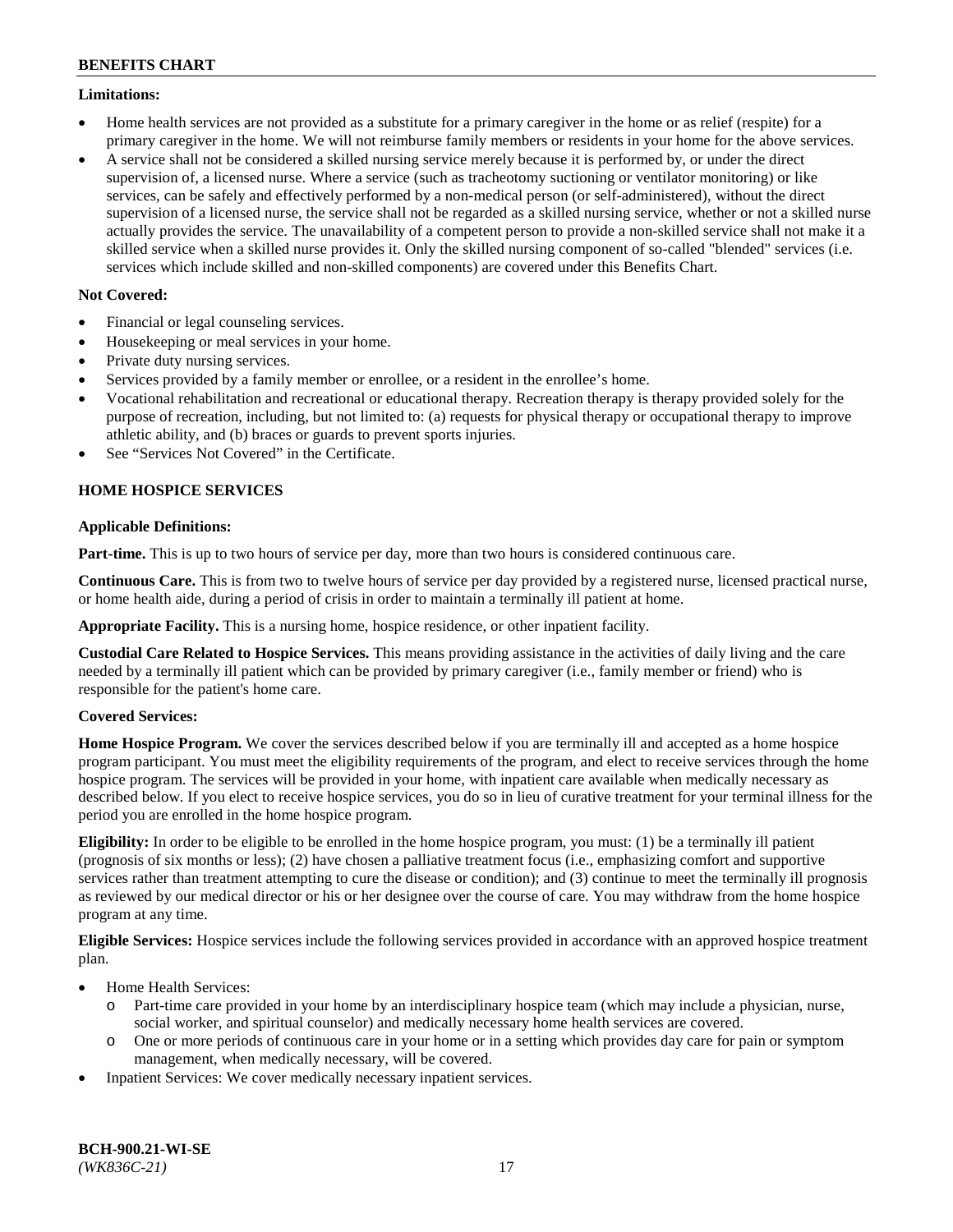- Other Services:
	- Respite care is covered for care in your home or in an appropriate facility, to give your primary caregivers (i.e., family members or friends) rest and/or relief when necessary in order to maintain a terminally ill patient at home.
	- o Medically necessary medications for pain and symptom management.
	- o Semi-electric hospital beds and other durable medical equipment are covered.
	- Emergency and non-emergency care is covered.

| Network Benefits              | Non-Network Benefits         |
|-------------------------------|------------------------------|
| 100% of the charges incurred. | 50% of the charges incurred. |

Respite care is limited to 5 days per episode, and respite care and continuous care combined are limited to 30 days.

## **Not Covered:**

- Financial or legal counseling services.
- Housekeeping or meal services in your home.
- Custodial or maintenance care related to hospice services, whether provided in the home or in a nursing home.
- Any service not specifically described as covered services under this home hospice services benefits.
- Any services provided by members of your family or residents in your home.
- See "Services Not Covered" in the Certificate.

## **HOSPITAL AND SKILLED NURSING FACILITY SERVICES**

#### **Covered Services:**

We cover services as described below.

## **Medical or Surgical Hospital Services**

**Inpatient Hospital Services:** We cover the following medical or surgical services, for the treatment of acute illness or injury, which require the level of care only provided in an acute care facility. These services must be authorized by a physician.

Inpatient hospital services include: room and board; the use of operating or maternity delivery rooms; intensive care facilities; newborn nursery facilities; general nursing care, anesthesia, laboratory and diagnostic imaging services, radiation therapy, physical therapy, prescription drugs or other medications administered during treatment, blood and blood products (unless replaced), and blood derivatives, and other diagnostic or treatment related hospital services; physician and other professional medical and surgical services provided while in the hospital, including gender reassignment surgery that meets medical coverage criteria.

We cover, following a vaginal delivery, a minimum of 48 hours of inpatient care for the mother and newborn child. We cover, following a caesarean section delivery, a minimum of 96 hours of inpatient care for the mother and newborn child.

Group health plans and health insurance issuers generally may not, under Federal law, restrict benefits for any hospital length of stay in connection with childbirth for the mother of newborn child to less than 48 hours following a vaginal delivery, or less than 96 hours following a caesarean section. However, Federal law generally does not prohibit the mother's or newborn's attending provider, after consulting with the mother, from discharging the mother or her newborn earlier than 48 hours (or 96 hours as applicable). In any case plans and issuers may not, under Federal law, require that a provider obtain authorization from the plan or the insurance issuer for prescribing a length of stay not in excess of 48 hours (or 96 hours).

| Network Benefits              | <b>Non-Network Benefits</b>  |
|-------------------------------|------------------------------|
| 100% of the charges incurred. | 50% of the charges incurred. |

Each Insured's admission or confinement, including that of a newborn child, is separate and distinct from the admission or confinement of any other Insured.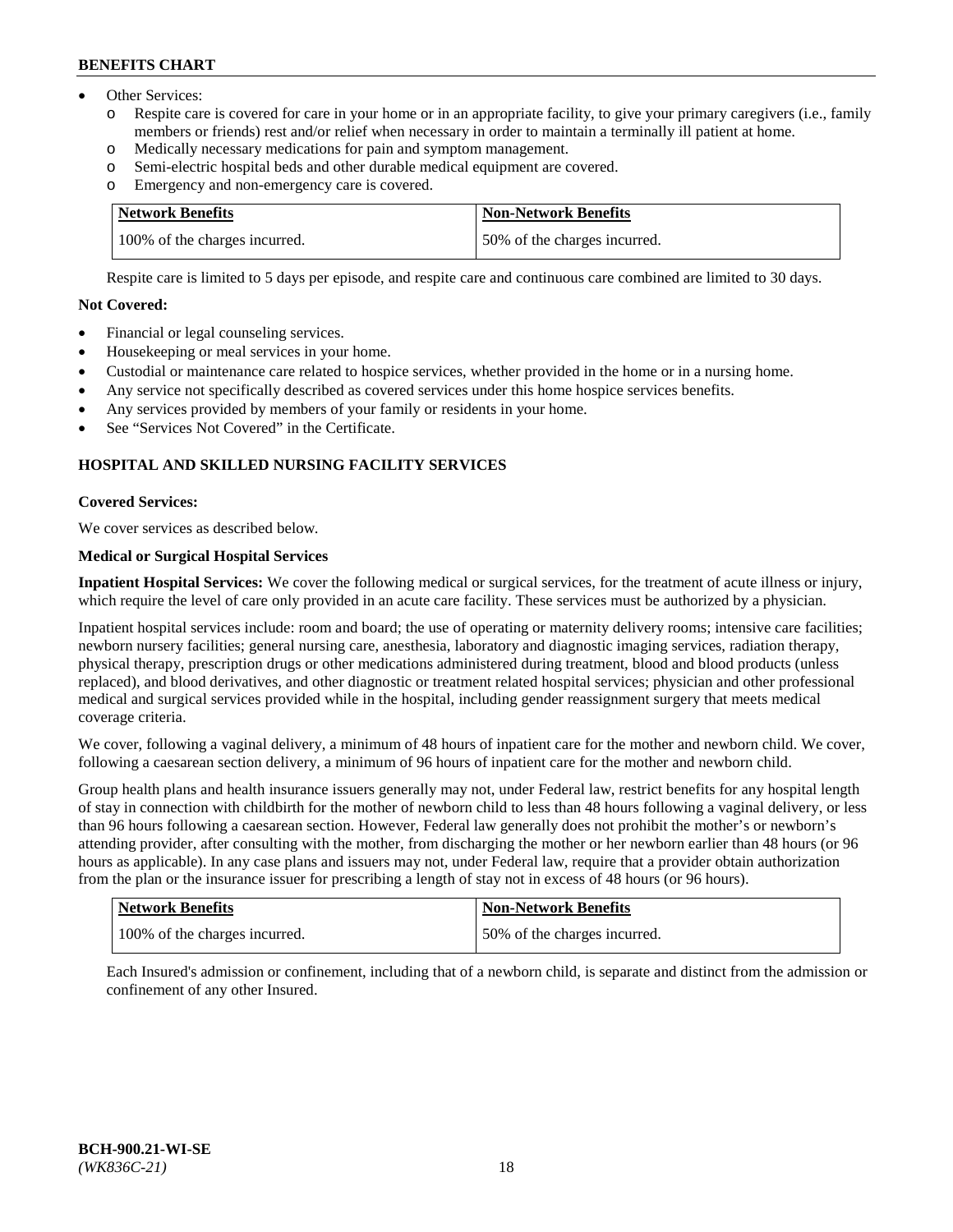**Outpatient Hospital, Ambulatory Care or Surgical Facility Services:** We cover the following medical and surgical services, for diagnosis or treatment of illness or injury on an outpatient basis. These services must be authorized by a physician.

Outpatient services include: use of operating rooms, maternity delivery rooms or other outpatient departments, rooms or facilities; and the following outpatient services: general nursing care, anesthesia, laboratory and diagnostic imaging services, radiation therapy, physical therapy, drugs administered during treatment, blood and blood products (unless replaced), and blood derivatives, and other diagnostic or treatment related outpatient services; physician and other professional medical and surgical services provided while an outpatient, including colonoscopies (starting at age 50, or under age 50 for people at high risk of colorectal cancer), and gender reassignment surgery that meets medical coverage criteria.

For Network Benefits, non-emergent, scheduled outpatient Magnetic Resonance Imaging (MRI) and Computed Tomography (CT) must be provided at a designated facility. Your physician or facility will obtain or verify prior authorization for these services, as needed.

To see the benefit level for diagnostic imaging services, laboratory services and physical therapy, see benefits under Diagnostic Imaging Services, Laboratory Services and Physical Therapy in this Benefits Chart.

| <b>Network Benefits</b>       | <b>Non-Network Benefits</b>  |
|-------------------------------|------------------------------|
| 100% of the charges incurred. | 50% of the charges incurred. |

## **Skilled Nursing Facility Care:**

We cover room and board, daily skilled nursing and related ancillary services for post-acute treatment and rehabilitative care of illness or injury that meets medical coverage criteria. Rehabilitation services are limited to services where significant measurable progress is expected to occur within a reasonable period of time.

| <b>Network Benefits</b>                      | <b>Non-Network Benefits</b>                  |
|----------------------------------------------|----------------------------------------------|
| 100% of the charges incurred.                | 50% of the charges incurred.                 |
| Limited to a 30 day maximum per confinement. | Limited to a 30 day maximum per confinement. |

Each day of services provided under the Network Benefits and Non-Network Benefits, combined, applies toward the maximum shown above.

#### **Not Covered:**

- Services for items for personal convenience, such as television rental, are not covered.
- See "Services Not Covered" in the Certificate.

## **INFERTILITY SERVICES**

#### **Covered Services:**

We cover the diagnosis of infertility. These services include diagnostic procedures and tests provided in connection with an infertility evaluation, office visits and consultations to diagnose infertility.

| <b>Network Benefits</b>       | <b>Non-Network Benefits</b>  |
|-------------------------------|------------------------------|
| 100% of the charges incurred. | 50% of the charges incurred. |

Coverage is limited to office visits and consultations to diagnose infertility. Treatment is not covered.

#### **Not Covered:**

- Treatment of infertility, including, but not limited to, office visits, laboratory, diagnostic imaging services, and drugs for the treatment of infertility; assisted reproduction, including, but not limited to, gamete intrafallopian tube transfer (GIFT), zygote intrafallopian tube transfer (ZIFT) intracytoplasmic sperm injection (ICSI), and/or in-vitro fertilization (IVF), and all charges associated with such procedures; reversal of sterilization; artificial insemination; and sperm, ova or embryo acquisition, retrieval or storage; however, we cover office visits and consultations to diagnose infertility.
- Services related to the establishment of surrogate pregnancy and fees for a surrogate.
- See "Services Not Covered" in the Certificate.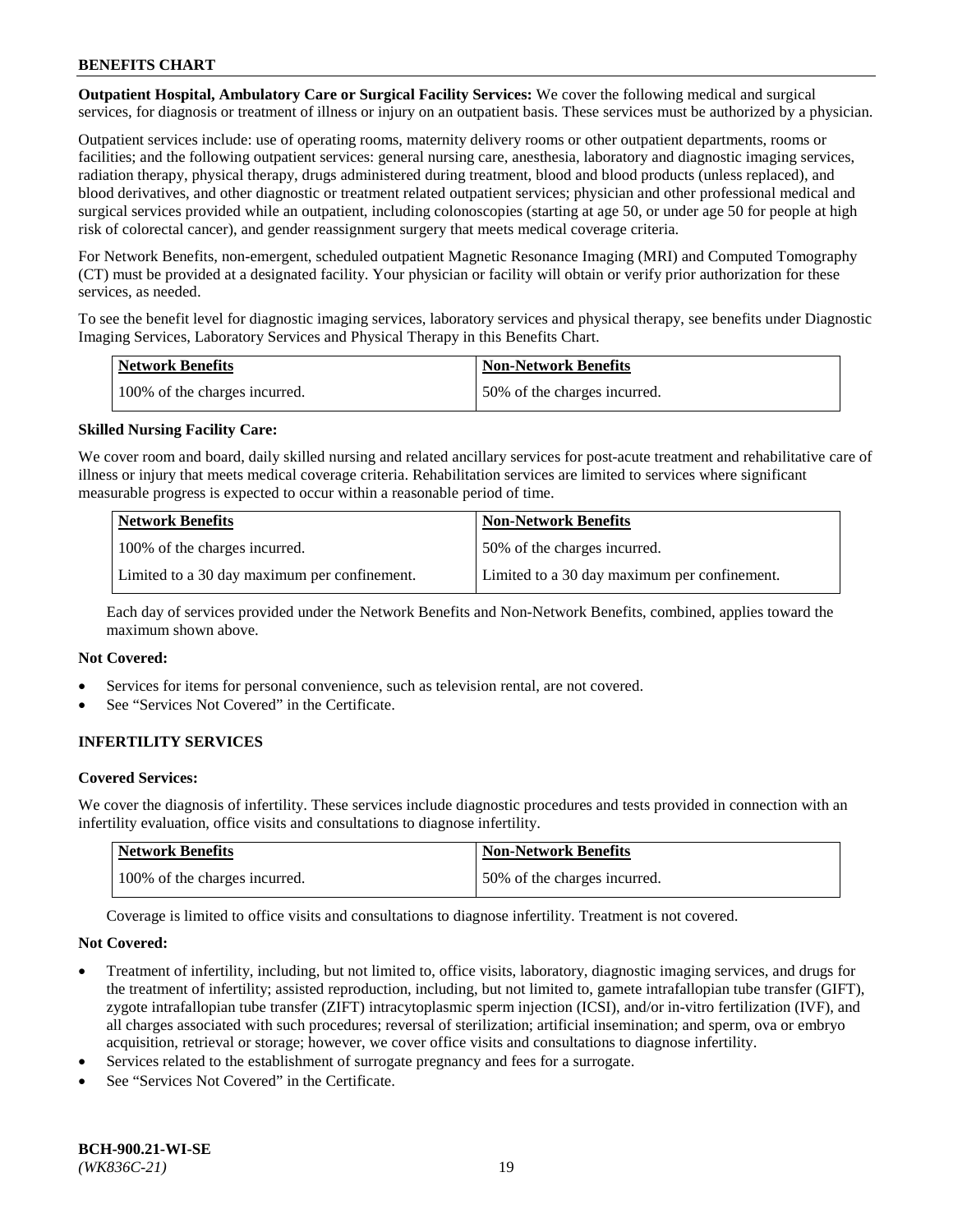## **LABORATORY SERVICES**

## **Covered Services:**

We cover laboratory tests when ordered by a provider and provided in a clinic or outpatient hospital facility. This includes blood tests to detect lead exposure in children between the ages of 6 months and 72 months.

To see the benefit level for inpatient hospital or skilled nursing facility services, see benefits under "Inpatient Hospital and Skilled Nursing Facility Services" in this Benefits Chart.

**Prostate-specific antigen (PSA) test coverage.** We cover prostate cancer screening for men 40 years of age or over who are symptomatic or in a high-risk category and for all men 50 years of age or older. Coverage includes a prostate-specific antigen blood test and a digital rectal examination.

| Network Benefits              | <b>Non-Network Benefits</b>  |
|-------------------------------|------------------------------|
| 100% of the charges incurred. | 50% of the charges incurred. |

### **All other laboratory services**

## **Services for Illness or Injury**

| <b>Network Benefits</b>       | <b>Non-Network Benefits</b>  |
|-------------------------------|------------------------------|
| 100% of the charges incurred. | 50% of the charges incurred. |

### **Preventive Services**

Laboratory services associated with preventive services are covered at the benefit level shown in the "Preventive Services" section of this Benefits Chart.

#### **Not Covered:**

See "Services Not Covered" in the Certificate.

## **MASTECTOMY RECONSTRUCTION BENEFIT**

#### **Covered Services:**

We cover reconstruction of the breast on which the mastectomy has been performed; surgery and reconstruction of the other breast to produce symmetrical appearance, and prostheses and physical complications of all stages of mastectomy, including lymphedemas.

| <b>Network Benefits</b>                               | <b>Non-Network Benefits</b>                           |
|-------------------------------------------------------|-------------------------------------------------------|
| Coverage level is same as corresponding Network       | Coverage level is same as corresponding Non-Network   |
| Benefits, depending on type of service provided, such | Benefits, depending on type of service provided, such |
| as Office Visits for Illness or Injury, Inpatient or  | as Office Visits for Illness or Injury, Inpatient or  |
| Outpatient Hospital Services.                         | Outpatient Hospital Services.                         |

## **Not Covered:**

See "Services Not Covered" in the Certificate.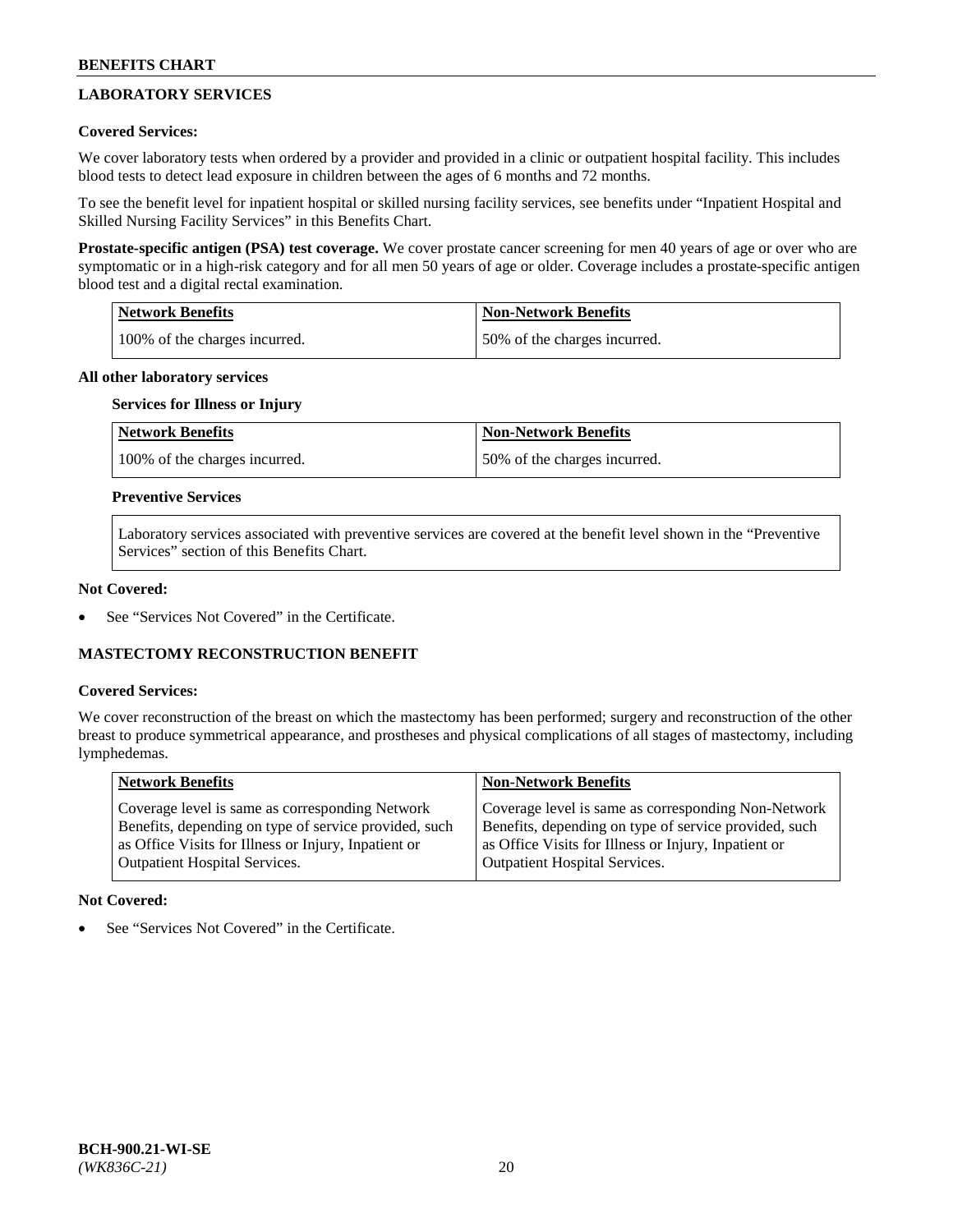## **MEDICATION THERAPY DISEASE MANAGEMENT PROGRAM**

#### **Covered Services:**

If you meet our criteria for coverage, you may qualify for our Medication Therapy Disease Management Program.

The program covers consultations with a designated Network pharmacist.

Covered services are based on established medical policies, which are subject to periodic review and modification by the medical directors. These medical policies (medical coverage criteria) are available by calling Member Services, or logging on to your "*my*HealthPartners" account at [healthpartners.com.](http://www.healthpartners.com/)

| Network Benefits                                            | <b>Non-Network Benefits</b> |
|-------------------------------------------------------------|-----------------------------|
| 100% of the charges incurred.<br>Deductible does not apply. | No coverage.                |

#### **Not Covered:**

See "Services Not Covered" in the Certificate.

## **OFFICE VISITS FOR ILLNESS OR INJURY**

#### **Covered Services:**

We cover the following when medically necessary: professional medical and surgical services and related supplies, including biofeedback, of physicians and other health care providers; blood and blood products (unless replaced) and blood derivatives.

We cover diagnosis and treatment of illness or injury to the eyes. Where contact or eye glass lenses are prescribed as medically necessary for the post-operative treatment of cataracts or for the treatment of aphakia, or keratoconus, we cover the initial evaluation, lenses and fitting. Insureds must pay for lens replacement beyond the initial pair.

## **Office Visits**

| <b>Network Benefits</b>       | <b>Non-Network Benefits</b>  |
|-------------------------------|------------------------------|
| 100% of the charges incurred. | 50% of the charges incurred. |

#### **Convenience Clinics**

| Network Benefits              | <b>Non-Network Benefits</b>  |
|-------------------------------|------------------------------|
| 100% of the charges incurred. | 50% of the charges incurred. |

#### **Scheduled Telephone Visits**

| <b>Network Benefits</b>       | Non-Network Benefits         |
|-------------------------------|------------------------------|
| 100% of the charges incurred. | 50% of the charges incurred. |

#### **E-Visits**

#### **Access to Online Care through virtuwell a[t virtuwell.com](https://www.virtuwell.com/)**

| Network Benefits              | <b>Non-Network Benefits</b> |
|-------------------------------|-----------------------------|
| 100% of the charges incurred. | Not applicable.             |

## **All Other E-Visits**

| <b>Network Benefits</b>       | <b>Non-Network Benefits</b>  |
|-------------------------------|------------------------------|
| 100% of the charges incurred. | 50% of the charges incurred. |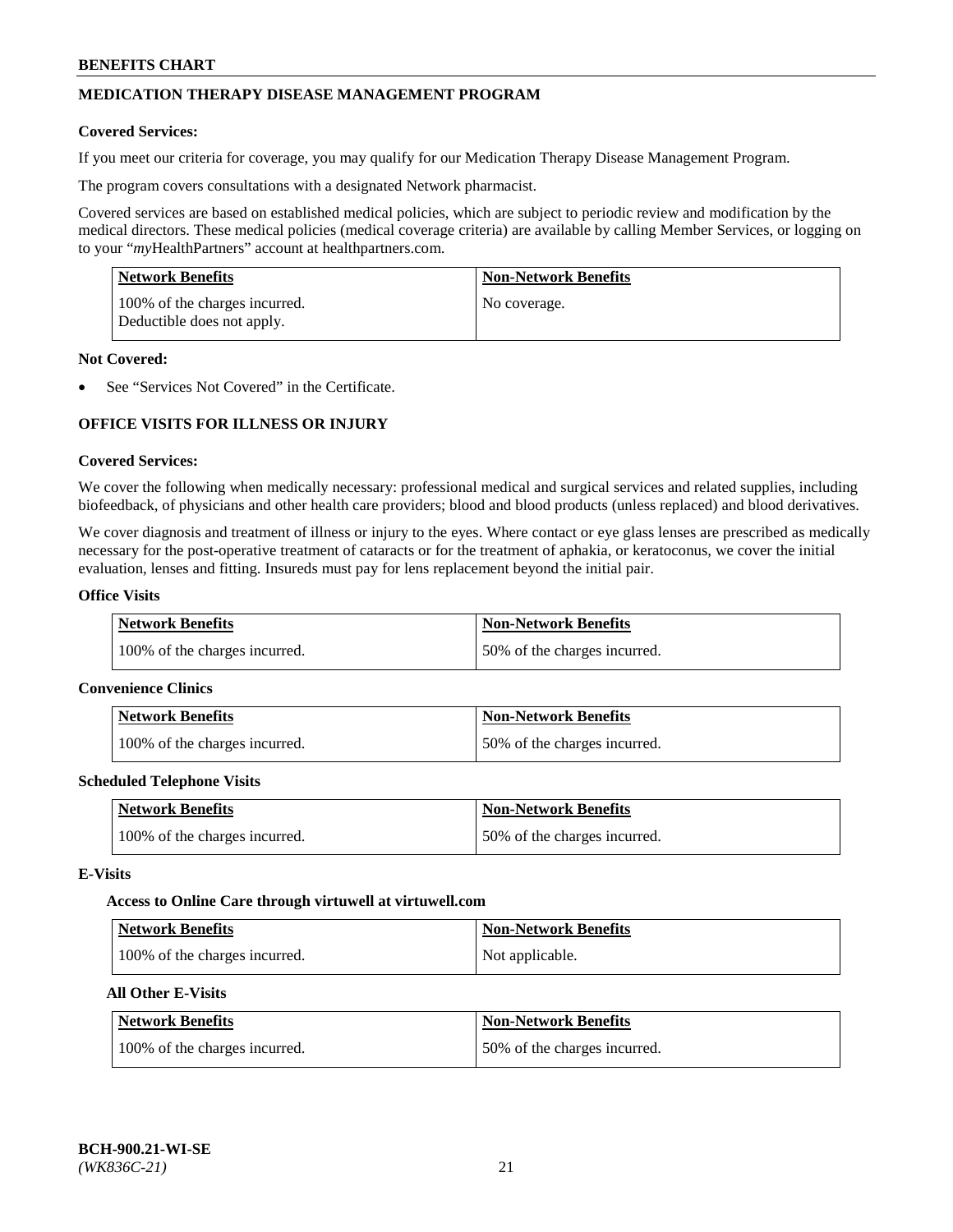## **Injections Administered in a Physician's Office, other than immunizations**

#### **Allergy Injections**

| Network Benefits              | <b>Non-Network Benefits</b>  |
|-------------------------------|------------------------------|
| 100% of the charges incurred. | 50% of the charges incurred. |

## **All Other Injections**

| <b>Network Benefits</b>       | <b>Non-Network Benefits</b>  |
|-------------------------------|------------------------------|
| 100% of the charges incurred. | 50% of the charges incurred. |

#### **Not Covered:**

- Court ordered treatment, except as described in this Benefits Chart. Any resulting court ordered treatment for mental health services will be subject to the Certificate's requirement for medical necessity.
- See "Services Not Covered" in the Certificate.

## **PEDIATRIC EYEWEAR**

## **Covered Services:**

We cover pediatric eyewear for children under age 19, subject to our medical coverage criteria. Coverage under this provision will continue until the end of the month in which the child turns age 19. These medical policies (medical coverage criteria) are available by calling Member Services, or logging on to your "*my*HealthPartners" account a[t healthpartners.com.](https://www.healthpartners.com/hp/index.html)

| Network Benefits              | <b>Non-Network Benefits</b> |
|-------------------------------|-----------------------------|
| 100% of the charges incurred. | No coverage.                |

Limited to one pair of eyeglasses (lenses and frames), or one pair of contact lenses per calendar year.

## **Not Covered:**

See "Services Not Covered" in the Certificate.

## **PHYSICAL THERAPY, OCCUPATIONAL THERAPY, SPEECH THERAPY AND OTHER SPECIFIED THERAPIES**

#### **Covered Services:**

We cover the following physical therapy, occupational therapy and speech therapy services:

- Medically necessary rehabilitative care to correct the effects of illness or injury.
- Habilitative care rendered for congenital, developmental or medical conditions which have significantly limited the successful initiation of normal speech and normal motor development.

Massage therapy which is performed in conjunction with other treatment/modalities by a physical or occupational therapist is part of a prescribed treatment plan and is not billed separately is covered.

We cover services provided in a clinic. To see the benefit level for inpatient hospital or skilled nursing facility services, see benefits under "Inpatient Hospital and Skilled Nursing Facility Services".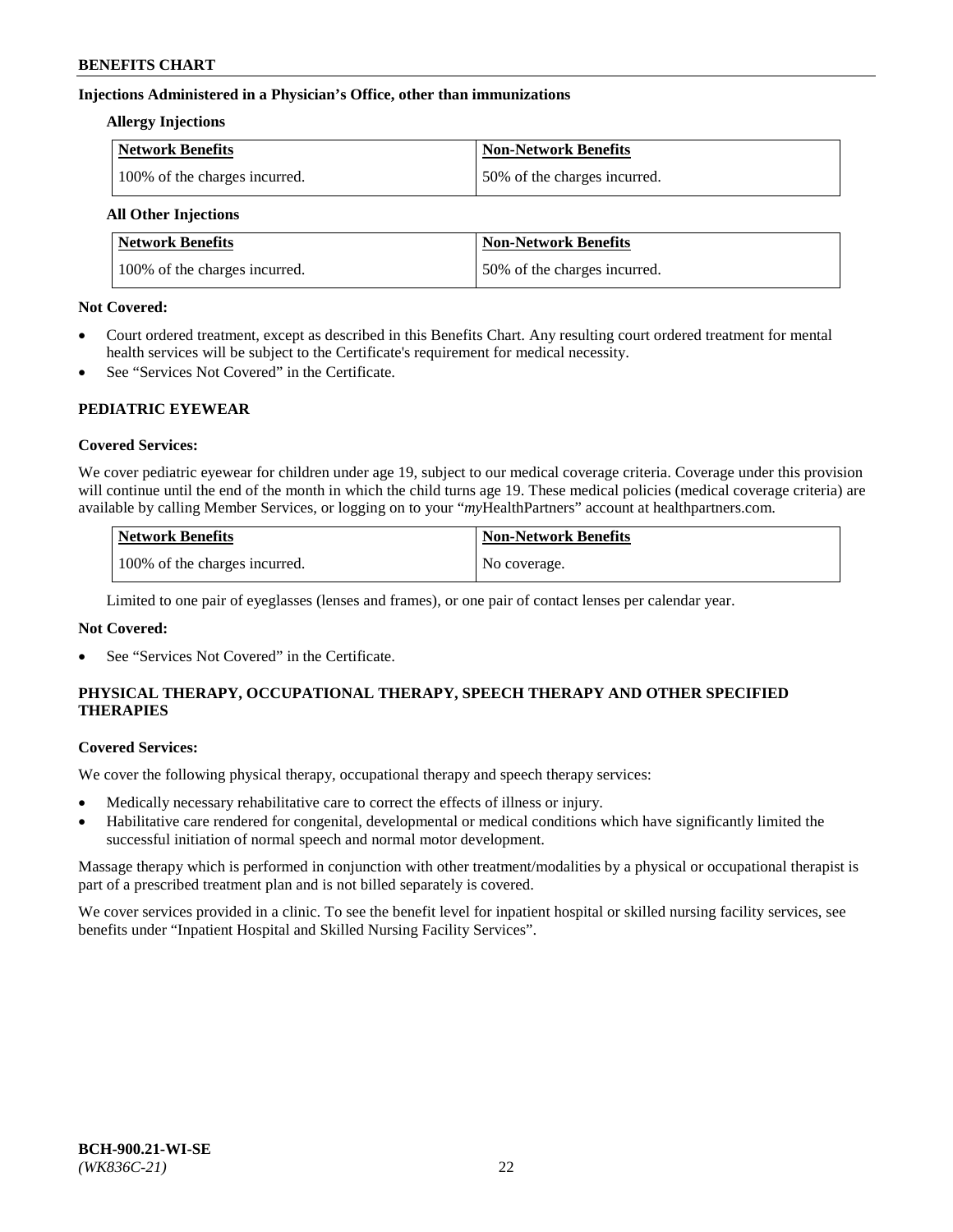### **Rehabilitative Care**

| <b>Network Benefits</b>                                                                       | <b>Non-Network Benefits</b>                                                                   |
|-----------------------------------------------------------------------------------------------|-----------------------------------------------------------------------------------------------|
| 100% of the charges incurred.                                                                 | 50% of the charges incurred.                                                                  |
| Physical, Occupational and Speech Therapy are<br>limited to 20 visits each per calendar year. | Physical, Occupational and Speech Therapy are<br>limited to 20 visits each per calendar year. |

In addition to the services provided above, we cover a minimum of:

- 20 visits per calendar year for pulmonary rehabilitation therapy.
- 36 visits per calendar year for cardiac rehabilitation therapy.
- 30 visits per calendar year for post-cochlear implant aural therapy.
- 20 visits per calendar year for cognitive rehabilitation therapy.

The maximum number of visits is combined for Network Benefits and Non-Network Benefits.

#### **Habilitative Services**

| <b>Network Benefits</b>                                                                       | <b>Non-Network Benefits</b>                                                                   |
|-----------------------------------------------------------------------------------------------|-----------------------------------------------------------------------------------------------|
| 100% of the charges incurred.                                                                 | 50% of the charges incurred.                                                                  |
| Physical, Occupational and Speech Therapy are<br>limited to 20 visits each per calendar year. | Physical, Occupational and Speech Therapy are<br>limited to 20 visits each per calendar year. |

The maximum number of visits is combined for Network Benefits and Non-Network Benefits.

#### **Not Covered:**

- Massage therapy for the purpose of comfort or convenience of the Insured.
- See "Services Not Covered" in the Certificate.

## **PRESCRIPTION DRUG SERVICES**

## **Covered Services:**

We cover prescription drugs and medications that can be self-administered or are administered in a physician's office.

We will refill a prescription for eye drops covered under this Benefits Chart if the Insured requests a refill and the original prescription specified that additional quantities would be needed, providing the refill request does not exceed the quantities needed, and the following conditions are met:

- If the Insured requests a 30-day refill supply, the request must be made between 22 and 30 days of the later of (a) the original date that the prescription was distributed to the insured or (b) the date that the most recent refill was distributed to the Insured; or
- If the Insured requests a 90-day refill supply, the request must be made between 67 and 90 days of the later of (a) the original date that the prescription was distributed to the insured or (b) the date that the most recent refill was distributed to the Insured.

#### **For Network Benefits, drugs and medications must be obtained at a Network pharmacy.**

#### **For Non-Network Benefits, drugs and medications must be part of the formulary.**

## **Outpatient Drugs (except as specified below)**

| <b>Network Benefits</b>                                                                                                                                      | <b>Non-Network Benefits</b>  |
|--------------------------------------------------------------------------------------------------------------------------------------------------------------|------------------------------|
| Formulary drugs are covered at 100% of the charges<br>incurred.                                                                                              | 50% of the charges incurred. |
| Formulary insulin is considered preventive and is not<br>subject to your deductible. In no event will your cost for<br>a formulary insulin drug exceed \$25. |                              |
| Non-formulary drugs are covered at 80% of the charges<br>incurred.                                                                                           |                              |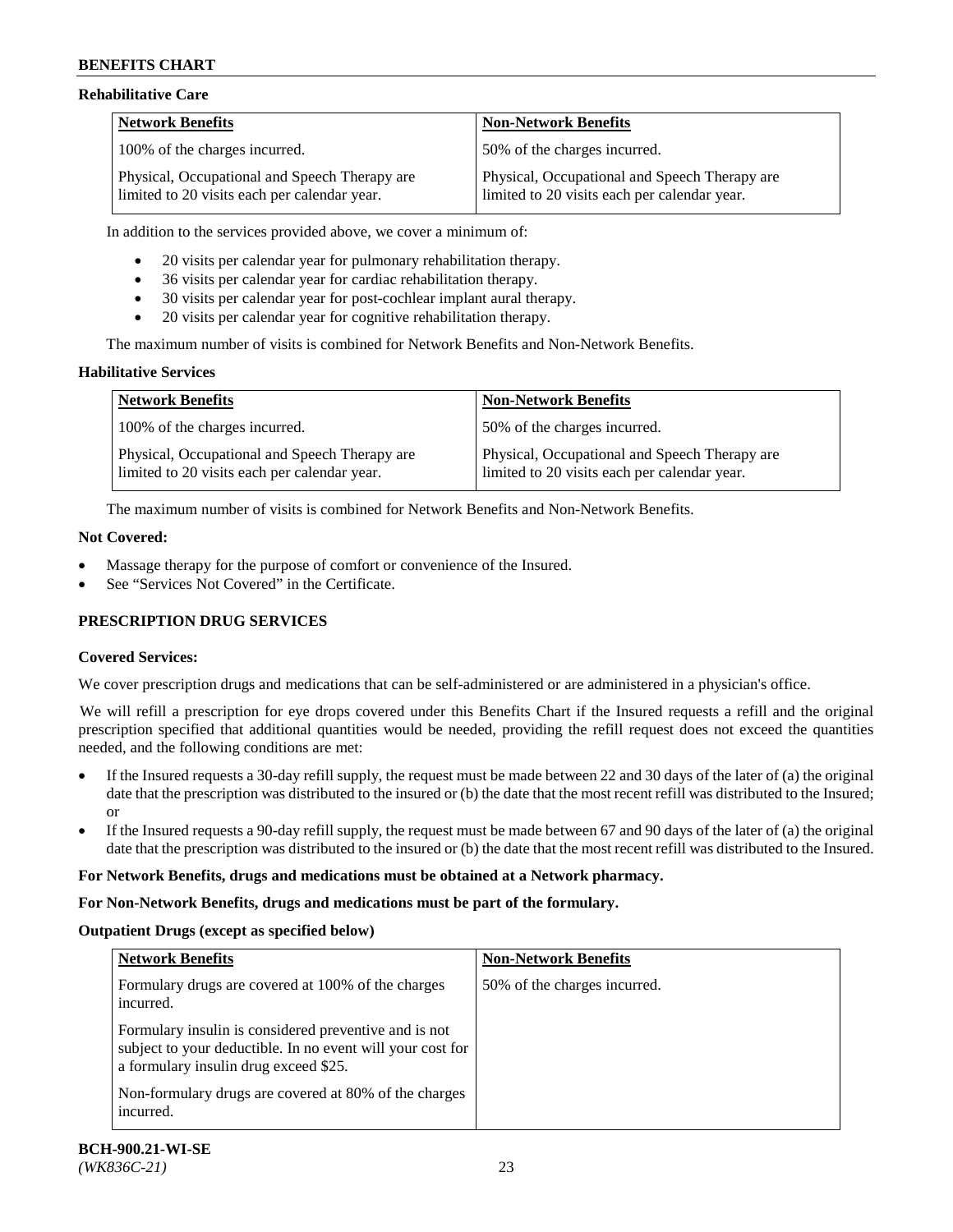**Oral chemotherapy drugs** are included on the Specialty Drug List. However, you pay the applicable outpatient drug benefit. As required by Wisconsin law, you will not pay higher cost sharing (deductible, copayment or coinsurance) for orally administered chemotherapy drugs than you pay for injected or intravenously administered chemotherapy drugs.

#### **Mail Order Drugs**

| <b>Network Benefits</b>                                                                                                                                                       | <b>Non-Network Benefits</b>           |
|-------------------------------------------------------------------------------------------------------------------------------------------------------------------------------|---------------------------------------|
| For your convenience, you may also get up to a 93-day<br>supply of outpatient prescription drugs that can be self-<br>administered through the designated mail order service. | See Network Mail Order Drugs Benefit. |
| New prescriptions to treat certain chronic conditions<br>and trial drugs will be limited to quantity limits<br>described at the end of this section.                          |                                       |
| Specialty Drugs are not available through the mail order<br>service.                                                                                                          |                                       |

#### **Tobacco Cessation Drugs are covered for all FDA approved tobacco cessation drugs**

| Network Benefits                                            | Non-Network Benefits         |
|-------------------------------------------------------------|------------------------------|
| 100% of the charges incurred.<br>Deductible does not apply. | 50% of the charges incurred. |

#### **Contraceptive Drugs**

| <b>Network Benefits</b>                                                                                                                                         | <b>Non-Network Benefits</b>  |
|-----------------------------------------------------------------------------------------------------------------------------------------------------------------|------------------------------|
| 100% of the charges incurred for formulary drugs.<br>Deductible does not apply.                                                                                 | 50% of the charges incurred. |
| If a physician requests that a non-formulary<br>contraceptive drug be dispensed as written, the drug<br>will be covered at 100%, not subject to the deductible. |                              |

#### **Specialty Drugs that are Self-Administered**

| <b>Network Benefits</b>                                                                                              | <b>Non-Network Benefits</b> |
|----------------------------------------------------------------------------------------------------------------------|-----------------------------|
| 100% of the charges incurred.                                                                                        | No coverage.                |
| Specialty Drugs are limited to drugs on the Specialty<br>Drug List and must be obtained from a designated<br>vendor. |                             |

**Oral chemotherapy drugs** are included on the Specialty Drug List. However, you pay the applicable outpatient drug benefit. As required by Wisconsin law, you will not pay higher cost sharing (deductible, copayment or coinsurance) for orally administered chemotherapy drugs than you pay for injected or intravenously administered chemotherapy drugs.

#### **Limitations:**

- Certain drugs may require prior authorization as indicated on the formulary. HealthPartners may require prior authorization for the drug and also the site where the drug will be provided. Certain drugs are subject to our utilization review process and quantity limits.
- Certain non-formulary drugs require prior authorization. In addition, certain drugs may be subject to any quantity limits applied as part of our trial program.
- If an Insured requests a brand name drug when there is a generic equivalent, the brand name drug will be covered up to the charge that would apply to the generic drug, minus any required copayment. If a physician requests that a brand name drug be dispensed as written, and we determine the brand name drug is medically necessary, the drug will be paid at the nonformulary benefit..
- We may require insureds to try over-the-counter (OTC) drug alternatives before approving more costly formulary prescription drugs.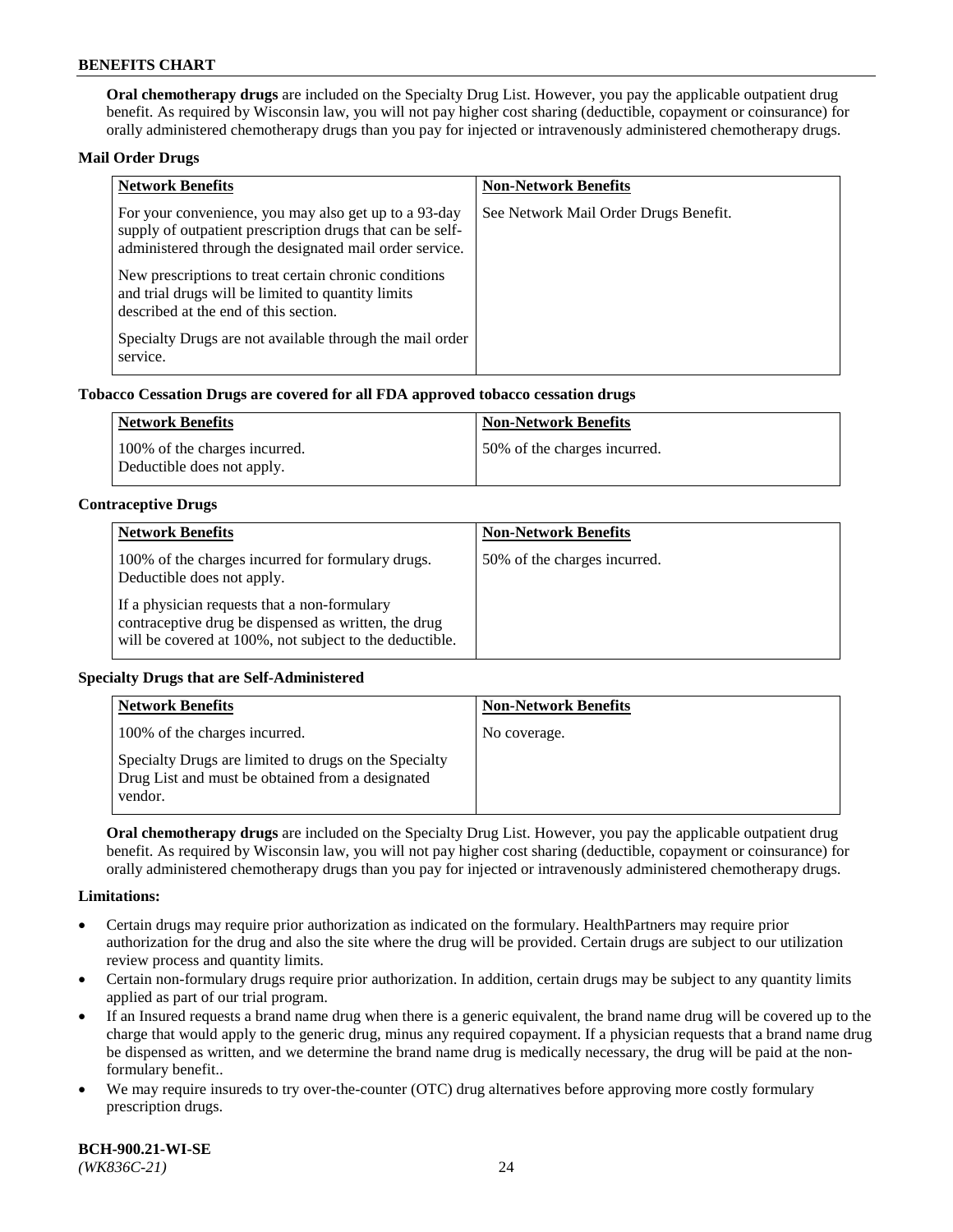- Unless otherwise specified in the Prescription Drug Services section, you may receive up to a 31-day supply per prescription.
- A 93-day supply will be covered and dispensed only at pharmacies that participate in our extended day supply program.
- New prescriptions to treat certain chronic conditions are limited to a 31-day supply.
- No more than a 31-day supply of specialty drugs will be covered and dispensed at a time unless it's a manufacturer supplied drug that cannot be split that supplies the member with more than a 31-day supply.
- If a copayment is required, you must pay one copayment for each 31-day supply, or portion thereof. **Not Covered:**
- Replacement of prescription drugs, medications, equipment and supplies due to loss, damage or theft.
- Nonprescription (over-the-counter) drugs or medications, including, but not limited to, vitamins, supplements, homeopathic remedies, and non-FDA approved drugs, unless listed on the formulary and prescribed by a physician or legally authorized health care provider under applicable state and federal law. This exclusion does not include over-thecounter contraceptives for women as allowed under the Affordable Care Act when the Insured obtains a prescription for the item. In addition, if the Insured obtains a prescription, this exclusion does not include aspirin to prevent cardiovascular disease for men and women of certain ages; folic acid supplements for women who may become pregnant; fluoride chemoprevention supplements for children without fluoride in their water source; and iron supplements for children age 6-12 who are at risk for anemia.
- All drugs for the treatment of sexual dysfunction.
- All drugs for the treatment of growth deficiency.
- All drugs for the treatment of infertility.
- Medical cannabis.
- Drugs on the Excluded Drug List. The Excluded Drug List includes select drugs within a therapy class that are not eligible for coverage. This includes drugs that may be excluded for certain indications. The Excluded Drug List is available at [healthpartners.com.](http://www.healthpartners.com/)
- Drugs that are newly approved by the FDA until they are reviewed and approved by HealthPartners Pharmacy and Therapeutics Committee.
- Medical devices approved by the FDA will not be covered under the Prescription Drug Services section unless they are on our formulary. Covered medical devices are generally submitted and reimbursed under your medical benefits.
- See "Services Not Covered" in the Certificate.

## **PREVENTIVE SERVICES**

## **Applicable Definitions:**

**Routine Preventive Services** are routine health care services that include screenings, check-ups and counseling to prevent illness, disease or other health problems before symptoms occur.

**Diagnostic Services** are services to help a provider understand your symptoms, diagnose illness and decide what treatment may be needed. They may be the same services that are listed as preventive services, but they are being used as diagnostic services. Your provider will determine if these services are preventive or diagnostic. These services are not preventive if received as part of a visit to diagnose, manage or maintain an acute or chronic medical condition, illness or injury. When that occurs, unless otherwise indicated below, standard deductibles, copayments or coinsurance apply.

## **Covered Services:**

We cover preventive services that meet any of the requirements under the Affordable Care Act (ACA) shown in the bulleted items below. These preventive services are covered at 100% under the Network Benefits with no deductible, copayments or coinsurance. (If a preventive service is not required by the ACA and it is covered at a lower benefit level, it will be specified below.) Preventive benefits mandated under the ACA are subject to periodic review and modification. Changes would be effective in accordance with the federal rules. Preventive services mandated by the ACA include:

- Evidence-based items or services that have in effect a rating of A or B in the current recommendations of the United States Preventive Services Task Force with respect to the individual;
- Immunizations for routine use in children, adolescents, and adults that have in effect a recommendation from the Advisory Committee on Immunization Practices of the Centers for Disease Control and Prevention with respect to the individual;
- With respect to infants, children, and adolescents, evidence-informed preventive care and screenings provided for in comprehensive guidelines supported by the Health Resources and Services Administration; and
- With respect to women, preventive care and screenings provided for in comprehensive guidelines supported by the Health Resources and Services Administration.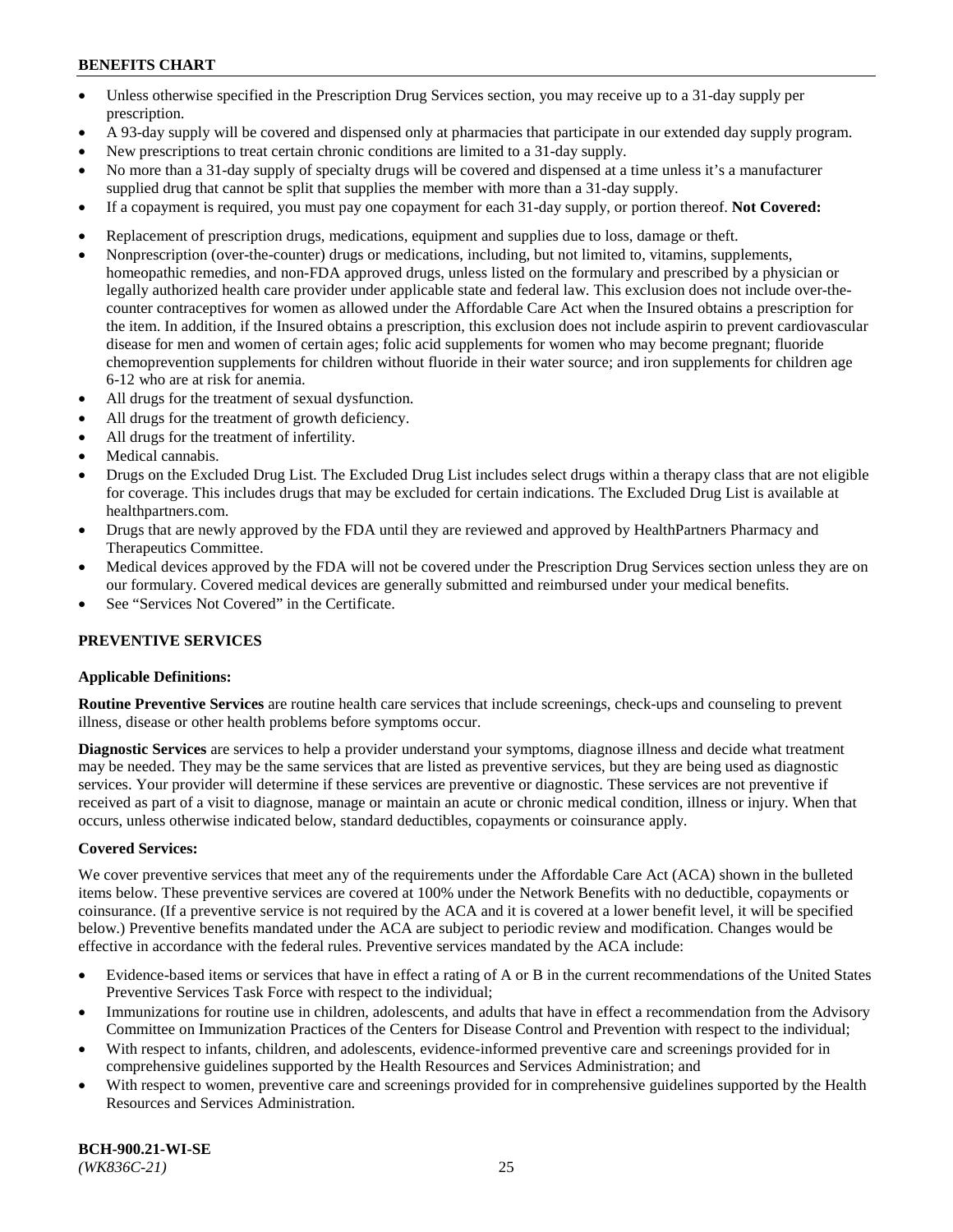Covered services are based on established medical policies, which are subject to periodic review and modification by the medical or dental directors. These medical policies (medical coverage criteria) are available by calling Member Services, or logging on to your "*my*HealthPartners" account at [healthpartners.com.](https://www.healthpartners.com/hp/index.html)

### **ACA and state mandated preventive services are covered as follows:**

**Routine Health Exams and Periodic Health Assessments.** A physician or health care provider will counsel you as to how often health assessments are needed based on age, sex and health status. This includes screening and counseling for tobacco cessation and all FDA approved tobacco cessation medications including over-the-counter drugs (as shown in the Prescription Drug Services section).

| <b>Network Benefits</b>                                     | <b>Non-Network Benefits</b>  |
|-------------------------------------------------------------|------------------------------|
| 100% of the charges incurred.<br>Deductible does not apply. | 50% of the charges incurred. |

**Child Health Supervision Services.** This includes pediatric preventive services such as newborn screenings, appropriate immunizations, developmental assessments and laboratory services appropriate to the age of the child from birth to 72 months and appropriate immunizations to age 18.

| Network Benefits                                            | <b>Non-Network Benefits</b>  |
|-------------------------------------------------------------|------------------------------|
| 100% of the charges incurred.<br>Deductible does not apply. | 50% of the charges incurred. |

#### **Routine Prenatal Care and Exams**

| <b>Network Benefits</b>                                     | <b>Non-Network Benefits</b>  |
|-------------------------------------------------------------|------------------------------|
| 100% of the charges incurred.<br>Deductible does not apply. | 50% of the charges incurred. |

**Routine Postnatal Care.** This includes health exams, assessments, education and counseling relating to the period immediately after childbirth.

| Network Benefits                                            | <b>Non-Network Benefits</b>  |
|-------------------------------------------------------------|------------------------------|
| 100% of the charges incurred.<br>Deductible does not apply. | 50% of the charges incurred. |

**Routine Screening Procedures for Cancer.** This includes colorectal screening starting at age 50 and under age 50 for people at high risk of colorectal cancer. This also includes cancer screenings recommended by the USPSTF with an A or B rating. Women's preventive health services below describe additional routine screening procedures for cancer.

| <b>Network Benefits</b>                                     | Non-Network Benefits         |
|-------------------------------------------------------------|------------------------------|
| 100% of the charges incurred.<br>Deductible does not apply. | 50% of the charges incurred. |

**Professional Voluntary Family Planning Services.** This includes services to prevent or delay a pregnancy, including counseling and education. Services must be provided by a licensed provider.

| <b>Network Benefits</b>                                     | <b>Non-Network Benefits</b>   |
|-------------------------------------------------------------|-------------------------------|
| 100% of the charges incurred.<br>Deductible does not apply. | 150% of the charges incurred. |

#### **Adult Immunizations**

| Network Benefits                                            | <b>Non-Network Benefits</b>  |
|-------------------------------------------------------------|------------------------------|
| 100% of the charges incurred.<br>Deductible does not apply. | 50% of the charges incurred. |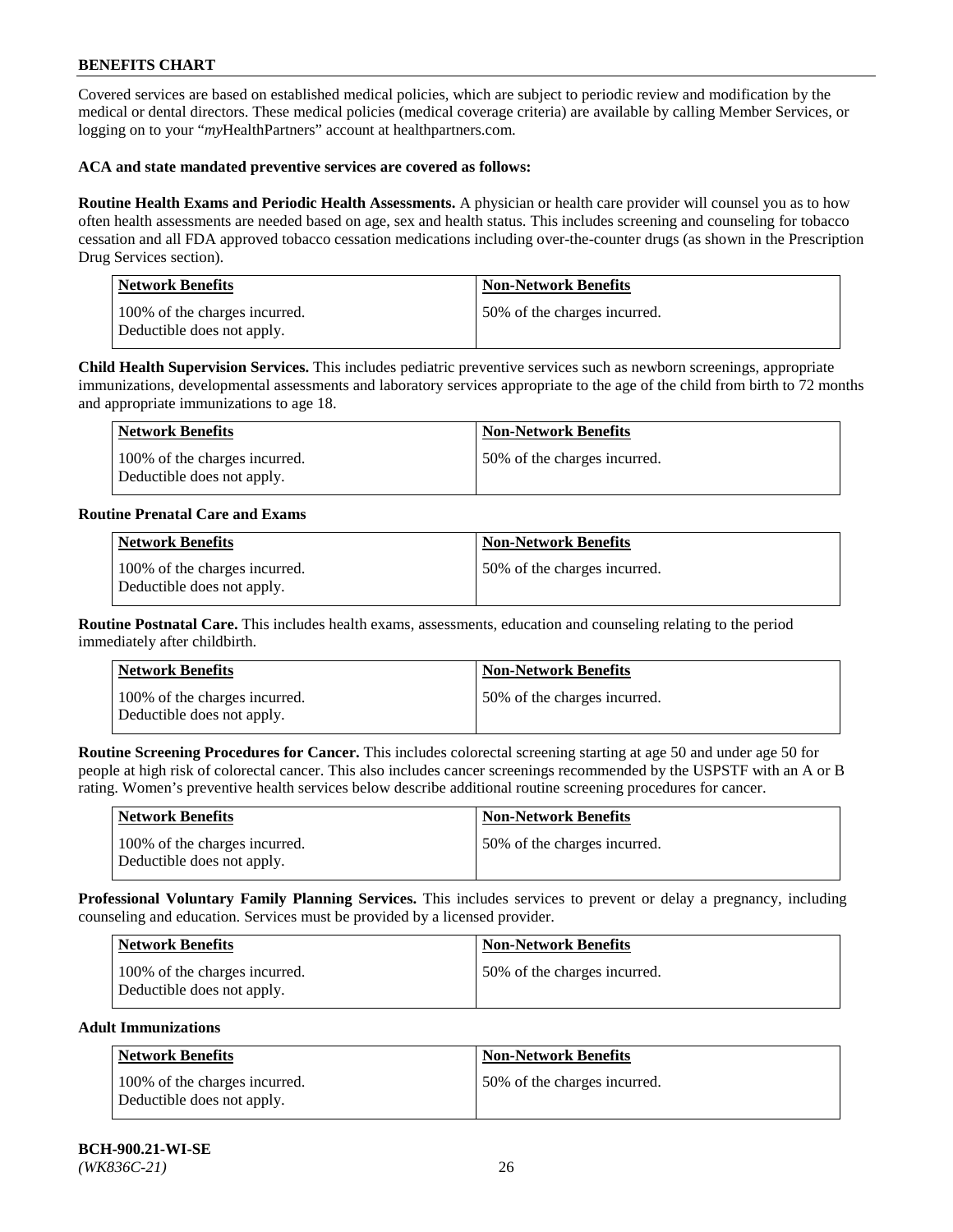**Women's Preventive Health Services.** This includes mammograms, screenings for cervical cancer (pap smears), breast pumps, human papillomavirus (HPV) testing, counseling for sexually transmitted infections, counseling and screening for human immunodeficiency virus (HIV), and all FDA approved contraceptive methods as prescribed by a doctor, sterilization procedures, education and counseling (see the Prescription Drug Services section for coverage of oral contraceptive drugs). We also provide genetic screening for BRCA if someone in your family has the gene or you have a diagnosis of cancer.

The U.S. Preventive Services Task Force (USPSTF) recommends screening mammography, with or without clinical breast examination (CBE), every 1-2 years for women aged 40 and older. For women age 50 and older, we cover an annual mammogram.

| Network Benefits                                            | <b>Non-Network Benefits</b>  |
|-------------------------------------------------------------|------------------------------|
| 100% of the charges incurred.<br>Deductible does not apply. | 50% of the charges incurred. |

**Obesity Screening and Management.** We cover obesity screening and counseling for all ages during a routine preventive care exam. If you are age 18 or older and have a body mass index of 30 or more, we also cover intensive obesity management to help you lose weight. Your primary care doctor can coordinate these services.

| Network Benefits                                            | <b>Non-Network Benefits</b>  |
|-------------------------------------------------------------|------------------------------|
| 100% of the charges incurred.<br>Deductible does not apply. | 50% of the charges incurred. |

**Preventive Medications.** We cover preventive medications currently recommended by USPSTF with an A or B rating if they are prescribed by your medical provider and they are listed on our formulary. Preventive medications are subject to periodic review and modification. Changes would be effective in accordance with the federal rules and reflected in our current medical coverage criteria for preventive care services.

| <b>Network Benefits</b>                                     | <b>Non-Network Benefits</b>  |
|-------------------------------------------------------------|------------------------------|
| 100% of the charges incurred.<br>Deductible does not apply. | 50% of the charges incurred. |

**In addition to any ACA or state mandated preventive services referenced above, we cover the following eligible services:**

## **Routine Eye and Hearing Exams**

| <b>Network Benefits</b>                                     | <b>Non-Network Benefits</b>  |
|-------------------------------------------------------------|------------------------------|
| 100% of the charges incurred.<br>Deductible does not apply. | 50% of the charges incurred. |

**Ovarian Cancer Surveillance Test for Women who are at Risk.** "At risk for ovarian cancer" means (1) having a family history that includes any of the following: one or more first-degree or second-degree relatives with ovarian cancer, clusters of female relatives with breast cancer or nonpolyposis colorectal cancer; or (2) testing positive for BRCA1 or BRCA2 mutations. "Surveillance test for ovarian cancer" means annual screening using CA-125 serum tumor marker testing, transvaginal ultrasound, pelvic examination or other proven ovarian screening tests currently being evaluated by the federal Food and Drug Administration or by the National Cancer Institute.

| <b>Network Benefits</b>                               | <b>Non-Network Benefits</b>                           |
|-------------------------------------------------------|-------------------------------------------------------|
| Coverage level is same as corresponding Network       | Coverage level is same as corresponding Non-Network   |
| Benefits, depending on type of service provided, such | Benefits, depending on type of service provided, such |
| as Diagnostic Imaging Services, Laboratory Services   | as Diagnostic Imaging Services, Laboratory Services   |
| or Office Visits for Illness or Injury, or Preventive | or Office Visits for Illness or Injury, or Preventive |
| Services.                                             | Services.                                             |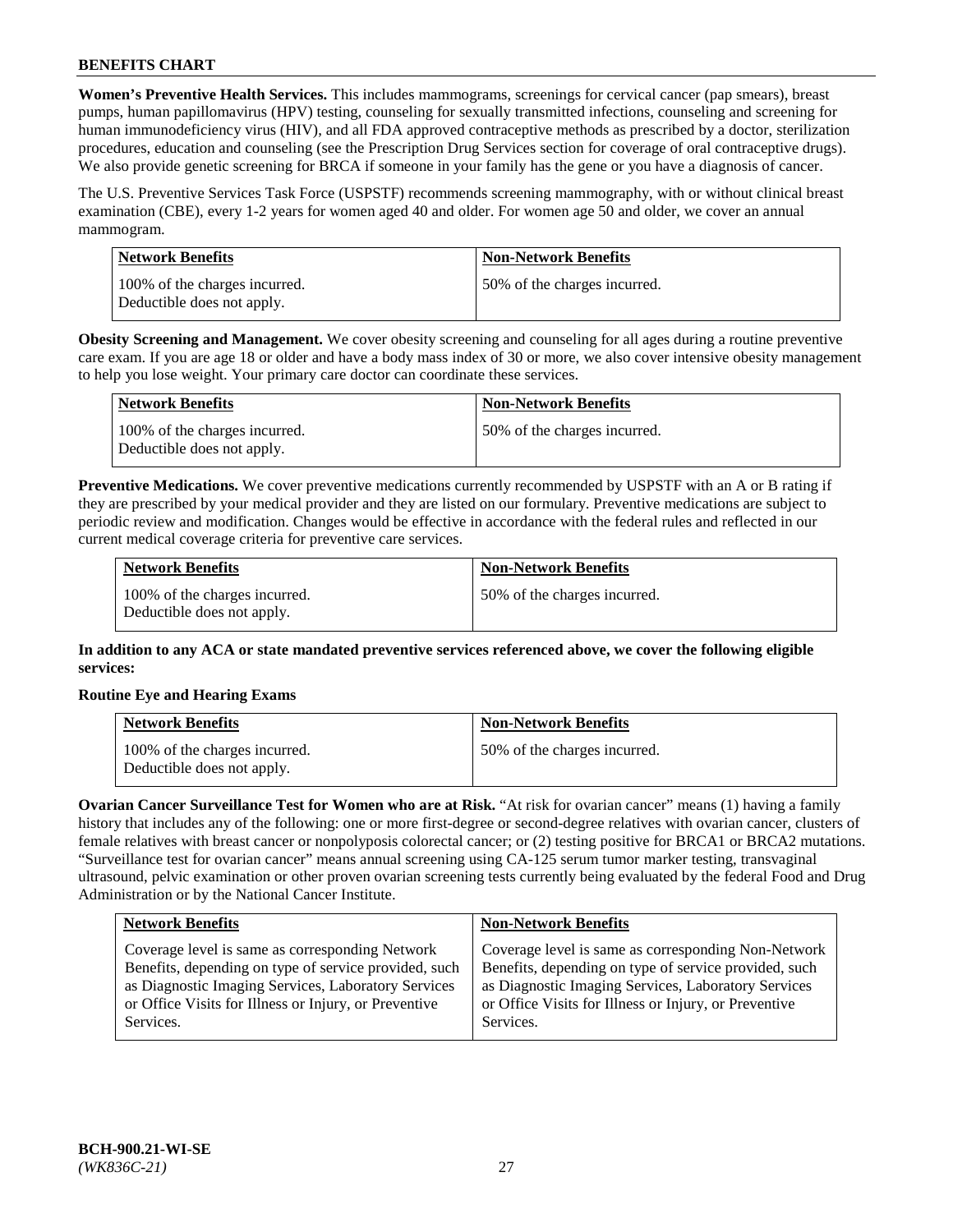### **Limitations:**

• Services are not preventive if received as part of a visit to diagnose, manage or maintain an acute or chronic medical condition, illness or injury. When that occurs, unless otherwise indicated above, standard deductibles, copayments or coinsurance apply.

#### **Not Covered:**

See "Services Not Covered" in the Certificate.

## **TRANSPLANT SERVICES**

#### **Applicable Definitions:**

**Autologous.** This is when the source of cells is from the individual's own marrow or stem cells.

**Allogeneic.** This is when the source of cells is from a related or unrelated donor's marrow or stem cells.

**Allogeneic Bone Marrow Transplant.** This is when the bone marrow is harvested from the related or unrelated donor and stored. The patient undergoes treatment which includes tumor ablation with high-dose chemotherapy and/or radiation. The bone marrow is reinfused (transplanted).

**Autologous Bone Marrow Transplant.** This is when the bone marrow is harvested from the individual and stored. The patient undergoes treatment which includes tumor ablation with high-dose chemotherapy and/or radiation. The bone marrow is reinfused (transplanted).

**Autologous/Allogeneic Stem Cell Support.** This is a treatment process that includes stem cell harvest from either bone marrow or peripheral blood, tumor ablation with high-dose chemotherapy and/or radiation, stem cell reinfusion, and related care. Autologous/allogeneic bone marrow transplantation and high dose chemotherapy with peripheral stem cell rescue/support are considered to be autologous/allogeneic stem cell support.

**Designated Transplant Center.** This is any health care provider, group or association of health care providers designated by us to provide services, supplies or drugs for specified transplants for our Insureds.

**Transplant Services.** This is transplantation (including retransplants) of the human organs or tissue listed below, including all related post-surgical treatment, follow-up care and drugs and multiple transplants for a related cause. Transplant services do not include other organ or tissue transplants or surgical implantation of mechanical devices functioning as a human organ, except surgical implantation of an FDA approved Ventricular Assist Device (VAD) or total artificial heart, functioning as a temporary bridge to heart transplantation.

Prior authorization is required prior to consultation to support coordination of care and benefits.

## **Covered Services:**

We cover eligible transplant services (as defined above) while you are covered under the Certificate. Transplants that will be considered for coverage are limited to the following:

- Kidney transplants for end-stage disease.
- Cornea transplants for end-stage disease.
- Heart transplants for end-stage disease.
- Lung transplants or heart/lung transplants for: (1) primary pulmonary hypertension; (2) Eisenmenger's syndrome; (3) endstage pulmonary fibrosis; (4) alpha 1 antitrypsin disease; (5) cystic fibrosis; and (6) emphysema.
- Liver transplants for: (1) biliary atresia in children; (2) primary biliary cirrhosis; (3) post-acute viral infection (including hepatitis A, hepatitis B antigen e negative and hepatitis C) causing acute atrophy or post-necrotic cirrhosis; (4) primary sclerosing cholangitis; (5) alcoholic cirrhosis; and (6) hepatocellular carcinoma.
- Allogeneic bone marrow transplants or peripheral stem cell support associated with high dose chemotherapy for: (1) acute myelogenous leukemia; (2) acute lymphocytic leukemia; (3) chronic myelogenous leukemia; (4) severe combined immunodeficiency disease; (5) Wiskott-Aldrich syndrome; (6) aplastic anemia; (7) sickle cell anemia; (8) non-relapsed or relapsed non-Hodgkin's lymphoma; (9) multiple myeloma; and (10) testicular cancer.
- Autologous bone marrow transplants or peripheral stem cell support associated with high-dose chemotherapy for: (1) acute leukemias; (2) non-Hodgkin's lymphoma; (3) Hodgkin's disease; (4) Burkitt's lymphoma; (5) neuroblastoma; (6) multiple myeloma; (7) chronic myelogenous leukemia; and (8) non-relapsed non-Hodgkin's lymphoma.
- Pancreas transplants for simultaneous pancreas-kidney transplants for diabetes, pancreas after kidney, living related segmental simultaneous pancreas kidney transplantation and pancreas transplant alone.